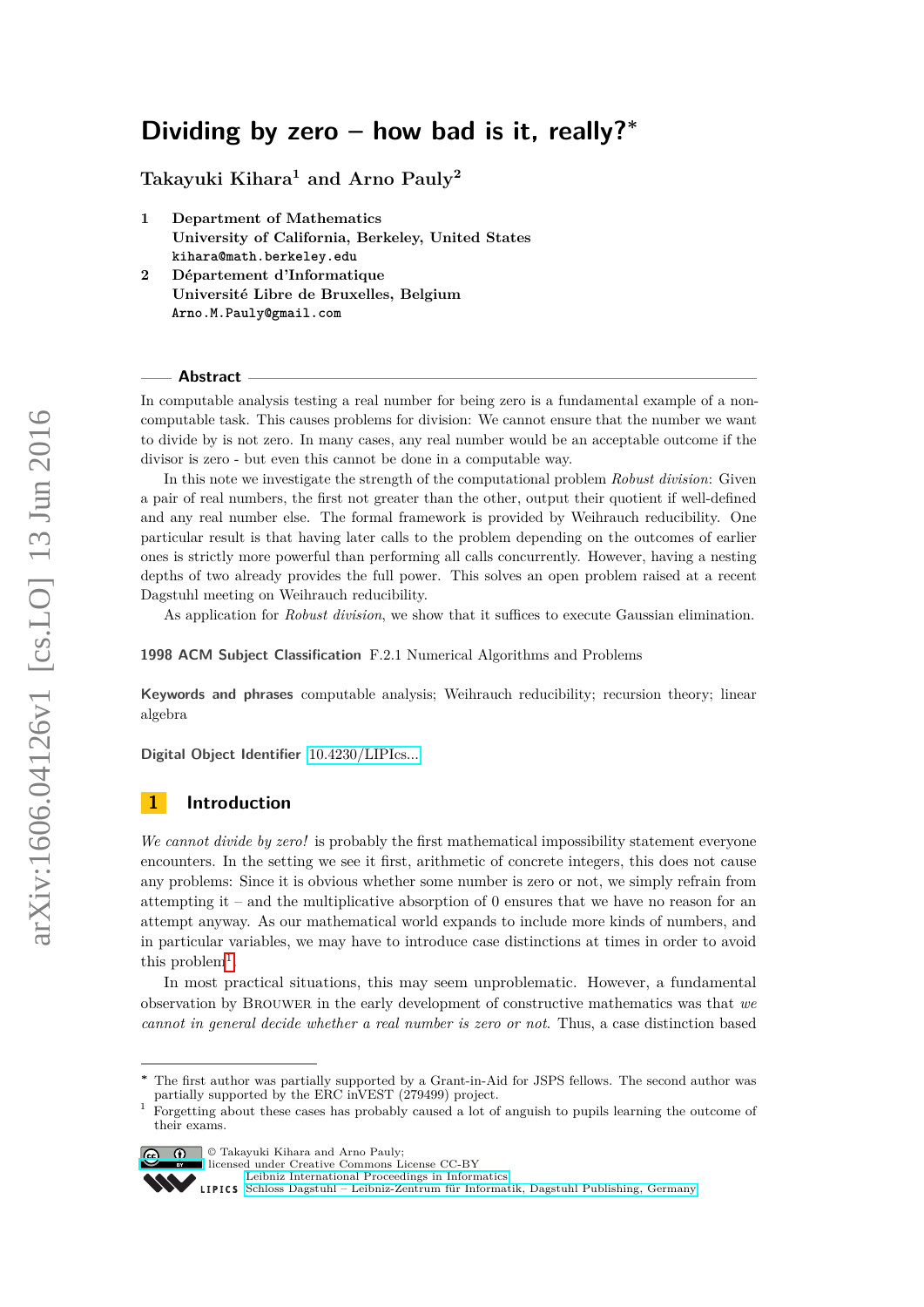#### **XX:2 Dividing by zero – how bad is it, really?**

on whether our intended denominator is zero or not is not constructive. In a constructive setting, we can only divide by a number we know to be different from zero.

To consider a concrete example where we might want to divide by a number that could be zero, consider  $a, b \in \mathbb{R}$  with  $0 \le a \le b$ , and the linear equation  $a = bx$ . We know that there is a solution  $x_0 \in [0, 1]$ : If  $b \neq 0$ , then  $x_0 := \frac{a}{b}$ , otherwise  $b = a = 0$ , and any *x* works. We see that we do not actually care about whether  $b = 0$  or not, and we do not even need any particular outcome of a misguided attempt to calculate  $\frac{0}{0}$  – any number would do.

Unfortunately, the algorithm to divide a real number *a* by a real number *b* starts with searching for a rational number bounding *b* away from 0. If no such number exists, there will be no output at all, rather than some arbitrary number. The *robust division* we would like to employ to solve linear equations as above is not actually computable.

In this note, we study the extent of non-computability of robust division in the formal setting of Weihrauch reducibility. Some results had already been obtained in [\[16\]](#page-13-0). We will recall that robust division lies strictly in between the traditional non-constructive principles LLPO and LPO and some other basic properties. Our concern then is with the question how multiple uses of robust division interact. We show that sequential uses of robust division cannot be reduced to parallel uses – however, it suffices to have a nesting depths of 2.

In [\[16\]](#page-13-0), finding the solution to systems of linear inequalities via a modified Fourier-Motzkin elimination, and finding Nash equilibria in bimatrix games were explored as applications of robust division. Here, we shall consider Gaussian elimination as additional example.

# **2 Background**

### **Computability on the reals and other represented spaces**

The long history of studying computability on the real numbers presumably goes back to BOREL [\[2\]](#page-13-1) (see [\[1\]](#page-13-2) for a detailed historical picture). Here, we follow the school of WEIHRAUCH [\[27\]](#page-14-0). Computability is initially introduced over  $\{0,1\}^{\mathbb{N}}$  by means of Type-2 machines. These are obtained from the usual Turing machine model via a simple modification: The head on output tape can move to the right only (and in particular does so whenever a symbol is written), and the machines never halt. The restriction on the output tape ensures that as the computation proceeds, longer and longer finite prefixes of the ultimate infinite output are available.

The transfer of computability from  $\{0,1\}^{\mathbb{N}}$  to the spaces of actual interest is achieved via the notion of a represented space. For a more detailed introduction to the theory of represented spaces, we refer to [\[20\]](#page-14-1). A represented space is a pair  $\mathbf{X} = (X, \delta_X)$  of a set X and a partial surjection  $\delta_X : \subseteq \{0,1\}^{\mathbb{N}} \to X$  (the representation).

A multi-valued function<sup>[2](#page-1-0)</sup> between represented spaces is a multi-valued function between the underlying sets. For  $f : \subseteq \mathbf{X} \implies \mathbf{Y}$  and  $F : \subseteq \{0,1\}^{\mathbb{N}} \to \{0,1\}^{\mathbb{N}}$ , we call F a realizer of f (notation  $F \vdash f$ ), iff  $\delta_Y(F(p)) \in f(\delta_X(p))$  for all  $p \in \text{dom}(f\delta_X)$ .

$$
\{0,1\}^{\mathbb{N}} \xrightarrow{F} \{0,1\}^{\mathbb{N}}
$$

$$
\downarrow \delta \mathbf{x} \xrightarrow{f} \mathbf{Y}
$$

<span id="page-1-0"></span><sup>2</sup> For a discussion of the notion of a multi-valued function, and in particular the difference to the notion of a relation, we refer to [\[22\]](#page-14-2), [\[19\]](#page-14-3).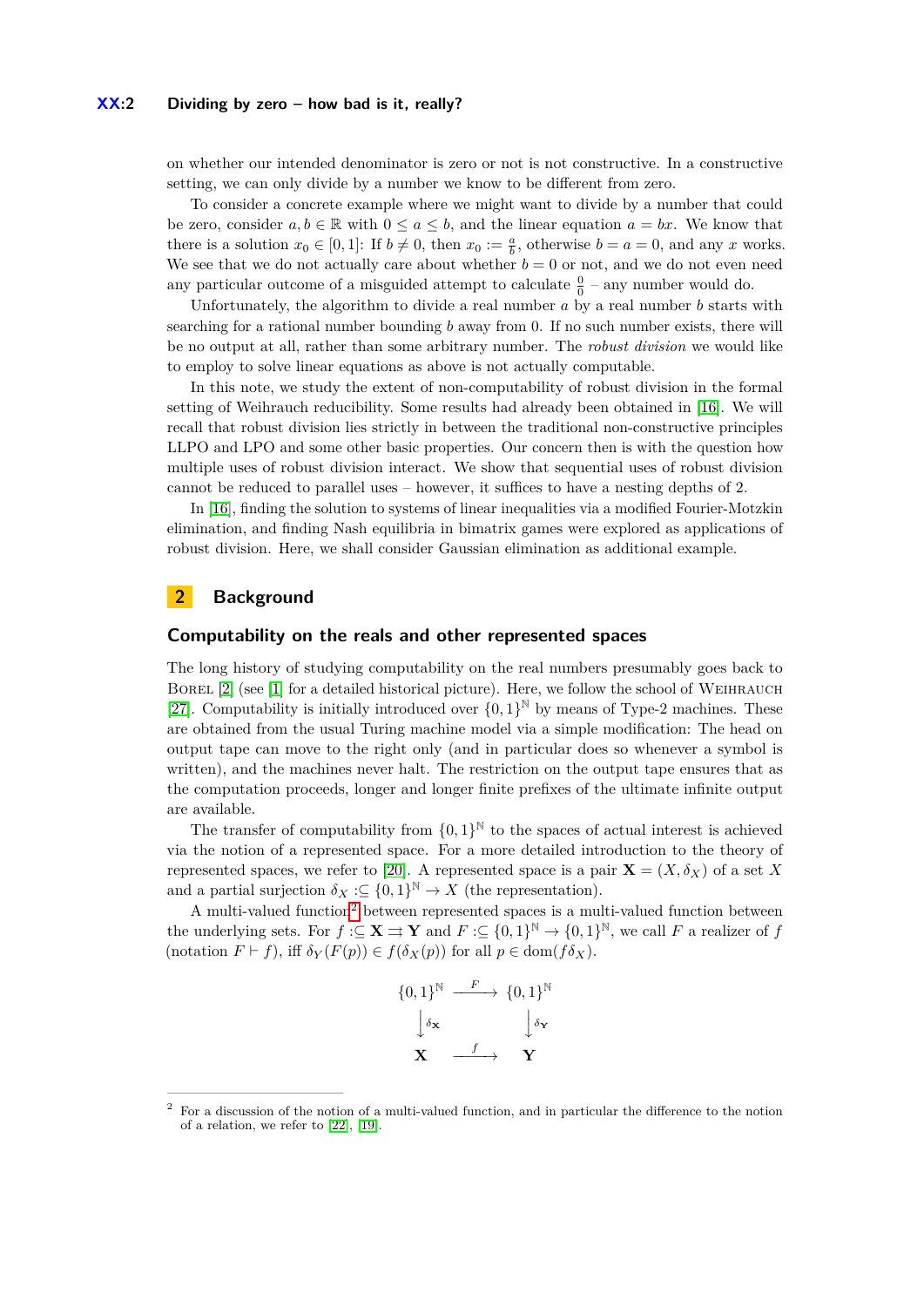A map between represented spaces is called computable (continuous), iff it has a computable (continuous) realizer. Note that a priori, the notion of continuity for maps between represented spaces differs from topological continuity. For the admissible represented spaces (in the sense of [\[23\]](#page-14-4)), the two notions do coincide, if a represented space is equipped with the final topology inherited from Cantor space along the representation. All representations we are concerned with in this note are admissible.

Before we introduce the standard representation of the real numbers, we fix some standard enumeration  $\nu_{\mathbb{Q}} : \mathbb{N} \to \mathbb{Q}$  of the rationals. Now we define  $\rho : \subseteq \{0,1\}^{\mathbb{N}} \to \mathbb{R}$  via  $\rho(0^{n_0}10^{n_1}1...) = x$  iff  $\forall i \in \mathbb{N}$   $|\nu_{\mathbb{Q}}(n_i) - x| < 2^{-n}$ . Note that using e.g. the binary or decimal expansion would not have worked satisfactorily<sup>[3](#page-2-0)</sup>. The choice of  $\rho$  ensures that, informally spoken, every naturally encountered continuous function on the reals will be computable.

The naturals are represented in the obvious way by  $\delta_N(0^n 1^N) = n$ . The finite spaces  $\{0, \ldots, n\}$  are just the corresponding subspaces of N. Likewise, we introduce the represented space  $[0, 1]$  as a subspace of  $\mathbb{R}$ .

For any represented space **X**, there is a canonical definition of the represented space  $\mathcal{A}(\mathbf{X})$ of closed subsets of **X**. We only require this for the specific choices of  $\mathbf{X} = [0, 1], \{0, \ldots, n\}$ : In the former case, a closed subset is a closed subset in the usual sense, and it is represented by a list of rational open balls exhausting its complement in [0*,* 1]. In the latter, any subset of  $\{0,\ldots,n\}$  is an element of  $\mathcal{A}(\{0,\ldots,n\})$ , and a set *A* is represented by  $p \in \{0,1\}^{\mathbb{N}}$  iff 01<sup>k</sup>0 occurs somewhere in *p* iff  $k \notin A$  for any  $k \in \{0, \ldots, n\}.$ 

As there are canonical tupling functions  $\langle \ldots \rangle : ({0,1})^{\mathbb{N}} \to {0,1}^{\mathbb{N}}$  available, we can define products of represented spaces in a straight-forward way. We obtain binary and countable disjoint unions by  $(\delta_0 + \delta_1)(0p) = \delta_0(p)$  and  $(\delta_0 + \delta_1)(1p) = \delta_1(p)$ , and  $(\coprod_{i\in\mathbb{N}}\delta_i)(0^n1p)=\delta_n(p)$ . We will iterate the binary product, starting with the convention  $\mathbf{X}^0 = \{0\}$  and setting  $\mathbf{X}^{n+1} = \mathbf{X}^n \times \mathbf{X}$ . Finally,  $\mathbf{X}^*$  is shorthand for  $\prod_{i \in \mathbb{N}} \mathbf{X}^i$ .

#### **Weihrauch reducibility**

Weihrauch reducibility is a computable many-one reduction comparing multi-valued functions between represented spaces. So  $f \leq_{\text{W}} g$  informally means that f could be computed with the help of a single oracle-call to *g*.

<span id="page-2-1"></span>**► Definition 1.** Let  $f: \subseteq \mathbf{X} \implies \mathbf{Y}$  and  $g: \subseteq \mathbf{U} \implies \mathbf{V}$  be partial multivalued functions between represented spaces. Say that *f* is Weihrauch reducible to *g*, in symbols  $f \leq_W g$ , if there are computable functions  $K \subset \{0,1\}^{\mathbb{N}} \times \{0,1\}^{\mathbb{N}} \to \{0,1\}^{\mathbb{N}}$  and  $H \subset \{0,1\}^{\mathbb{N}} \to \{0,1\}^{\mathbb{N}}$  such that whenever *G* is a realizer of *g*, the function  $F := (p \mapsto K(p, G(H(p))))$  is a realizer for *f*.

Based on earlier work by WEIHRAUCH [\[25,](#page-14-5) [26\]](#page-14-6), Weihrauch reducibility was suggested as a framework for computable metamathematics in [\[5,](#page-13-3) [4\]](#page-13-4) (see also [\[12,](#page-13-5) [16\]](#page-13-0)). We point to the introduction of [\[6\]](#page-13-6) for a recent overview on the development of the field so far.

We shall denote the set of Weihrauch degrees by  $\mathfrak{W}$ , and point out some operations on them. As shown in [\[17\]](#page-13-7), the binary product  $\times$ , the binary disjoint union  $\Box$ , the countable disjoint union  $\coprod$ and the operation  $*$  all can be lifted from represented spaces via multivalued functions between represented spaces to Weihrauch



**Figure 1** Illustrating Definition  $1<sup>4</sup>$  $1<sup>4</sup>$  $1<sup>4</sup>$ 

<span id="page-2-0"></span> $3$  As already noted by TURING [\[24\]](#page-14-7).

<span id="page-2-2"></span> $4$  This figure was taken from [\[21\]](#page-14-8).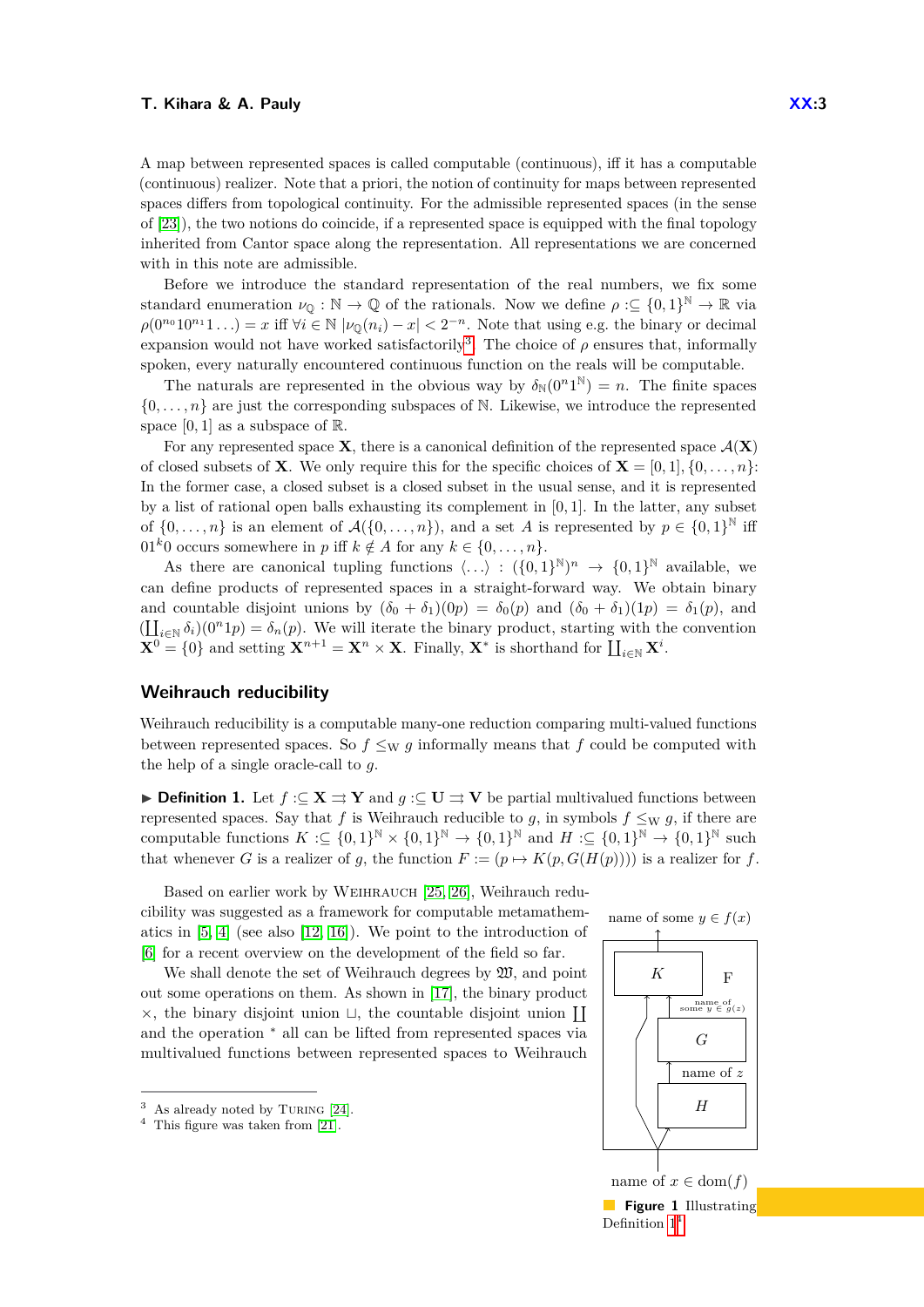degrees.  $\mathfrak W$  is a distributive lattice, and  $\sqcup$  is the join. However, no non-trivial countable suprema exist in W as shown in [\[13\]](#page-13-8). In particular,  $\prod$  is not the countable join.

Informally,  $f \sqcup q$  means that both  $f$  and  $q$  are available for use, but the user has to decide for each instance on one of the two to call. A call to  $f \times q$  means making two independent calls, one to f and one to *g*. Using *f* <sup>∗</sup> means that we first decide on some number  $n \in \mathbb{N}$ , and then make *n* independent calls to *f*.

We want to use a further operation; corresponding to first making a call to some *g* and then a call to f depending on the outcome of the call to g. In [\[9,](#page-13-9) [7\]](#page-13-10) the operation  $\star$  was defined as  $f \star g := \max_{\leq w} \{f' \circ g' \mid f' \leq w \}$   $f \wedge g' \leq w \}$ . Here the maximum is understood to range over all  $f'$ ,  $g'$  with types such that  $f' \circ g'$  is well-defined. While it is not obvious that this maximum exists, an explicit construction is provided in [\[11\]](#page-13-11). Informally, an input to  $f \star q$  consists of an input to q together with a multivalued function computing some input to *f* from an output to *g*. The output is the output of *g* together with the output of *f*.

We iterate both  $\times$  and  $\star$ :  $f^0 = f^{(0)} = id_{\{0,1\}^{\mathbb{N}}},$  and  $f^{n+1} = f^n \times f$  and  $f^{(n+1)} = f^{(n)} \star f$ .

# **Special Weihrauch degrees**

We will refer to a number of well-studied specific Weihrauch degrees in this paper. We shall first recall the degrees LPO and LLPO from [\[26\]](#page-14-6), the Weihrauch degree counterparts to the Brouwerian counterexamples in intuitionistic mathematics. LPO :  $\{0,1\}^{\mathbb{N}} \to \{0,1\}$  maps  $0^{\mathbb{N}}$ to 1 and each  $p \neq 0^{\mathbb{N}}$  to 0. This map is equivalent to the characteristic function of 0 in R or [0, 1], and we will not distinguish these maps. The map LLPO :  $\{0,1\}^{\mathbb{N}} \rightrightarrows \{0,1\}$  outputs 0 if the first 1 in the input occurs at an even position, and 1 if it occurs at an odd position. An alternative characterization would be LLPO :  $\mathbb{R} \times \mathbb{R} \to \{0,1\}$  with  $0 \in \text{LLPO}(0, y)$ ,  $1 \in \text{LLPO}(x,0)$  and  $0, 1 \in \text{LLPO}(x,y)$  if  $x \neq 0 \neq y$ . If the input was  $0^{\mathbb{N}},$  both 0 and 1 are valid outputs. It holds that  $LLPO <sub>W</sub> <sub>UPO</sub>$ .

A bountiful source of calibrating principles is found in the closed choice principles and their restrictions:

# **► Definition 2.**  $C_{\mathbf{X}}$  :⊂  $\mathcal{A}(\mathbf{X}) \rightrightarrows \mathbf{X}$ ,  $\text{dom}(C_{\mathbf{X}}) = \{A \in \mathcal{A}(\mathbf{X}) \mid A \neq \emptyset\}$ ,  $x \in C_{\mathbf{X}}(A) \Leftrightarrow x \in A$ .

Thus, closed choice is the task to find a point in a given non-empty closed set. As being non-empty is merely promised rather than constructively witnessed, this task is generally not computable: As long as there is more than one remaining choice, whenever we start outputting some point we might learn next that this point is not in the closed set after all (e.g. by reading some rational ball containing it in the name of the closed set).

These principles have been extensively studied [\[4,](#page-13-4) [3,](#page-13-12) [10,](#page-13-13) [9,](#page-13-9) [15,](#page-13-14) [6\]](#page-13-6). Depending on the topological properties of the space **X** and potentially restrictions to certain subsets, these principles have been revealed to be useful in characterizing many other principles.

Most relevant for us are the principles  $C_{\{0,\ldots,n\}}$ . It was shown in [\[16\]](#page-13-0) that  $C_{\{0,\ldots,n\}} \leq_W$  $C_{\{0,1\}}^n$ , and it follows from the independent choice theorem in [\[3\]](#page-13-12) that  $C_{\{0,1\}}^n \leq_W C_{\{0,1\}}^{(n)} \leq_W$  $C_{\{0,\ldots,2^n-1\}}$ . It is quite easy to see that  $C_{\{0,1\}} \equiv_{\text{W}} \text{LLPO}$ .

We make passing references to  $C_N$  (and use that  $C_N \equiv_W C_N \star C_N$  by the independent choice theorem from [\[3\]](#page-13-12)), to  $CC_{[0,1]}$ , the restriction of  $C_{[0,1]}$  to connected subsets and to  $PCC_{[0,1]}$ , the restriction of  $C_{[0,1]}$  to connected sets with positive Lebesgue measure. We also mention  $\star$ -WWKL from [\[6\]](#page-13-6), which is  $\prod_{n\in\mathbb{N}}(2^{-n})$ -WWKL, where  $\varepsilon$ -WWKL is the restriction of C<sub>{0,1}</sub><sup>N</sup> to sets with measure at least  $\varepsilon$ . By UC<sub>X</sub> we denote the restriction of C<sub>X</sub> to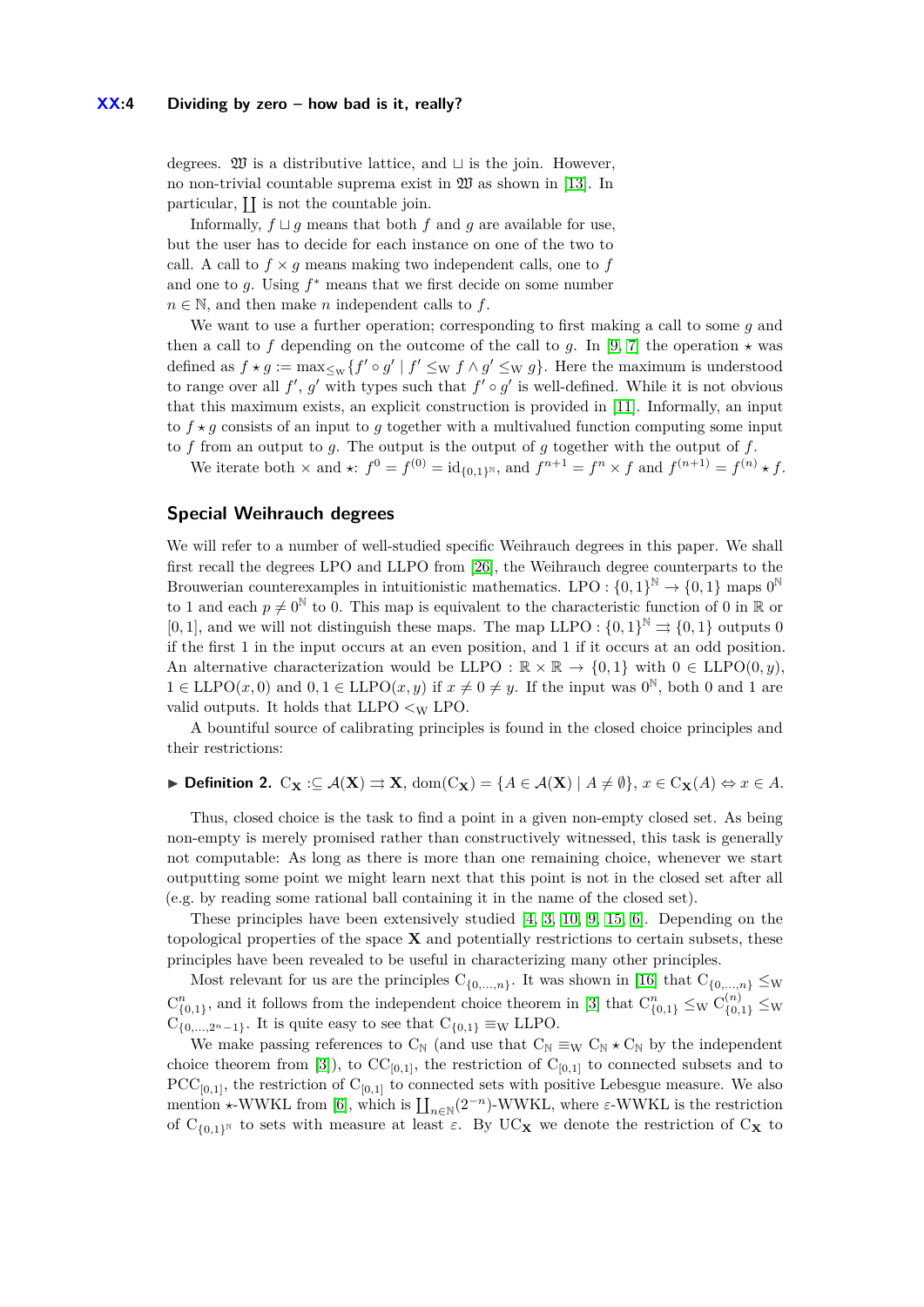singletons [\[3\]](#page-13-12). Finally,  $C_{\frac{d}{2}}=2$  and  $C_{\frac{d}{2}}\leq 2$  from [\[15\]](#page-13-14) are the restrictions of  $C_{\{0,1\}^{\mathbb{N}}}$  to sets with cardinality 2 and at most 2 respectively.

# **3 Robust division**

We consider two variants of robust division: In one case, we know an upper bound on the result, in the second, we do not. Modulo the rescaling, the first case corresponds to knowing that the denominator is at least as big as the numerator.

▶ **Definition 3** ([\[16\]](#page-13-0)). Define rDiv :  $\mathbb{R} \times \mathbb{R} \Rightarrow [0, 1]$  via  $\frac{\min\{|x|, |y|\}}{|y|} \in$  rDiv $(x, y)$  iff  $y \neq 0$  and  $z \in \text{rDiv}(x, 0)$  for all  $x \in \mathbb{R}, z \in [0, 1].$ 

To simplify notation, we will usually assume that inputs  $(x, y)$  for rDiv already satisfy  $0 \leq x \leq y$ , so that  $\frac{\min\{|x|,|y|\}}{|y|} = \frac{x}{y}$  holds.

▶ **Definition 4.** Define ubrDiv :  $\mathbb{R} \times \mathbb{R} \Rightarrow \mathbb{R}$  by  $\frac{x}{y} \in \text{ubrDiv}(x, y)$  iff  $y \neq 0$  and  $z \in \text{ubrDiv}(x, 0)$ for all  $x, z \in \mathbb{R}$ .

It turns out that the case distinction on  $y \neq 0$  or  $y = 0$  is equivalent to the unbounded case ubrDiv. Thus, we do not need to investigate ubrDiv as an independent basic operation. Note that the following proof also establishes that it makes no difference for the degree of ubrDiv if the result is presumed to be non-negative.

## **► Proposition 5.** ubrDiv  $\equiv$ w LPO

**Proof.** The direction ubrDiv  $\leq_W$  LPO follows from computability of division where welldefined and the definition.

For the other direction, note that given some  $p \in \{0,1\}^{\mathbb{N}}$  we can compute  $x, y \in \mathbb{R}$  such that if  $p \neq 0^{\mathbb{N}}$ , then  $\frac{x}{y} = \min\{n \in \mathbb{N} \mid p(n) = 1\}$  and  $x = y = 0$  if  $p = 0^{\mathbb{N}}$ . Furthermore, there is a computable multivalued retract  $\rho : \mathbb{R} \rightrightarrows \mathbb{N}$ , so we may pretend that the output of ubrDiv $(x, y)$  is a natural number *n* indicating the position of the first 1 in *p*, if it exists. Given this number, we can then check whether  $p(n)$  is 1 or not, which in turn determines the answer to  $LPO(p)$ .

The bounded variant of robust division was already established as a *new* degree in [\[16\]](#page-13-0). We recall some results on this degree from the literature before continuing its investigation.

- **Proposition 6** ([\[16\]](#page-13-0)). **1.**  $C_{\{0,1\}} < W$  rDiv  $< W$  LPO.
- **2.** rDiv  $\lt_W CC_{[0,1]}$ .
- **3.** rDiv  $\nleq_W C_{\{0,1\}}^*$ .
- **Proposition 7** ([\[6,](#page-13-6) Theorem 16.3, Corollary 16.5 & Theorem 16.6]). 1. rDiv  $\lt_{\text{W}}$  PCC<sub>[0,1]</sub>.
- **2.** rDiv is join-irreducible.
- **3.** rDiv  $\nleq$ <sub>W</sub> \*-WWKL.

The preceding results from [\[6\]](#page-13-6) intuitively state that there is a mechanism to solve rDiv in a probabilistic way with positive probability and error detection. However, there is no way to obtain a positive lower bound on the probability of solving a given instance correctly.

It is a well-known phenomenon in the study of Weihrauch reducibility that closed choice principles make very convenient representatives of Weihrauch degrees (cf. [\[4,](#page-13-4) [3,](#page-13-12) [10,](#page-13-13) [9,](#page-13-9) [15\]](#page-13-14)). The case of robust division is no different: For a represented space  $\bf{X}$  we denote by  $A_0UC_{\bf{X}}$ the restriction of C<sub>X</sub> to  $\{A \in \mathcal{A}(\mathbf{X}) \mid |A| = 1\} \cup \{X\}$  following an idea of BRATTKA. Just by its definition, it is clear that  $UC_{\mathbf{X}} \leq_W \text{AoUC}_{\mathbf{X}} \leq_W C_{\mathbf{X}}$  holds for any space **X**. In the following we shall focus on  $\text{AoUC}_{[0,1]}$ .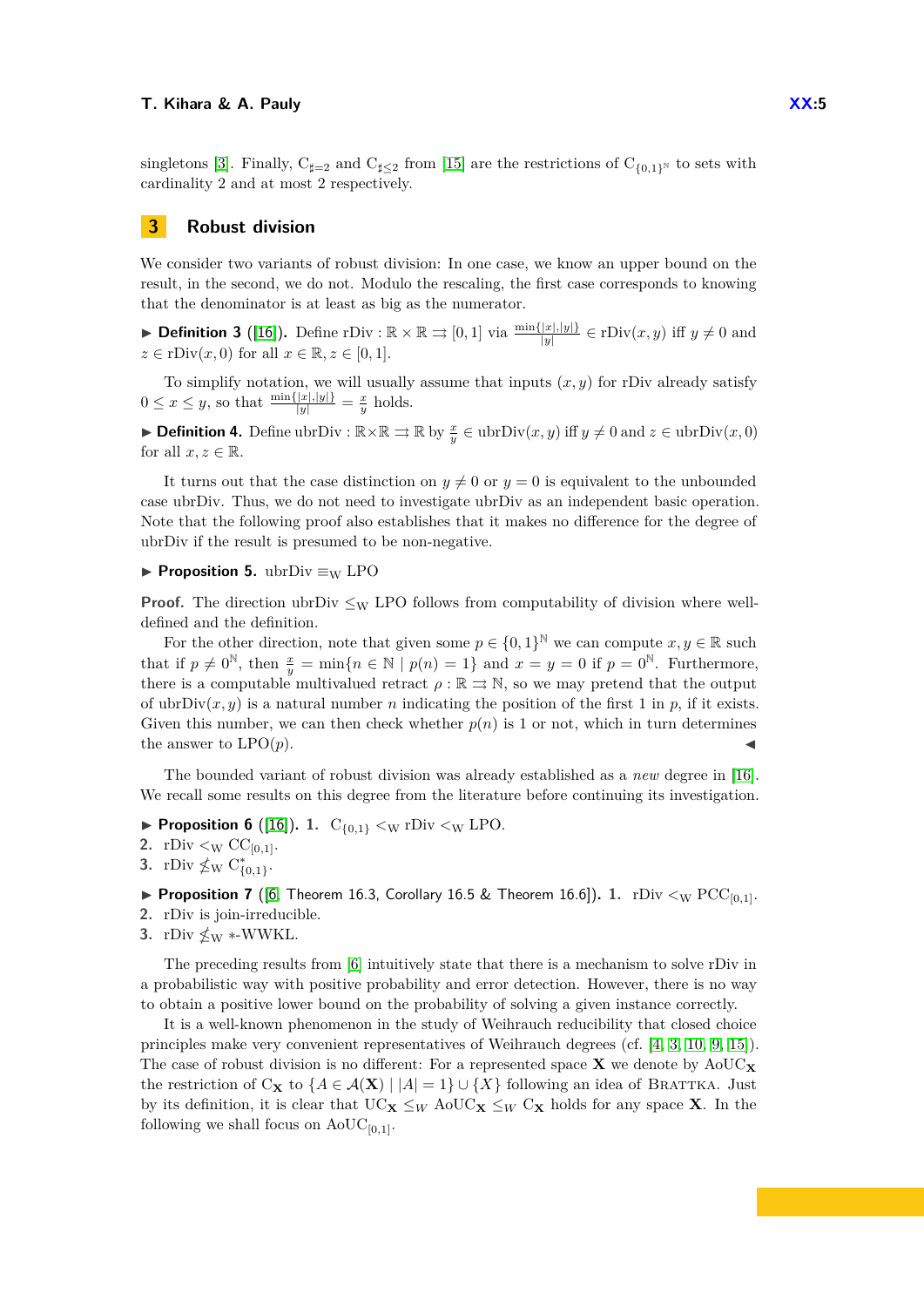<span id="page-5-2"></span>**Proposition 8.**  ${}^{5}$  ${}^{5}$  ${}^{5}$  rDiv  $\equiv_{\text{W}}$  AoUC<sub>[0,1]</sub>

**Proof.** The reduction rDiv  $\leq_W \text{AoUC}_{[0,1]}$  is straight-forward: On input  $(x, y) \in \mathbb{R}^2$  for rDiv, while the search for a  $k \in \mathbb{N}$  with  $y > 2^{-k}$  continues, the input to AoUC<sub>[0,1]</sub> is kept at [0,1]. If such a *k* is ever found, one can compute  $\frac{x}{y}$ , and hence also  $\{\frac{x}{y}\}\$ as  $[0,1]$  is computably Hausdorff and collapse the unit interval to it.

For the other direction, as long as the input to  $A_0UC_{[0,1]}$  has not collapsed, one starts to input  $(0,0)$  to rDiv. If the input of AoUC<sub>[0,1]</sub> ever collapsed to  $\{z\}$ , one can compute *z*. The input to rDiv can still be chosen from some interval  $[0, 2^{-k}] \times [0, 2^{-k}]$ . In particular,  $x = 2^{-k}z$  and  $y = 2^{-k}$  works and forces the correct output.

We shall now consider  $A \circ UC_{\mathbf{X}}$  for some further choices of a space **X**. Essentially, the degree seems to depend primarily on compactness of **X**.

**► Proposition 9.** AoU $C_{\mathbb{R}} \equiv_W \text{AoUC}_{\mathbb{N}} \equiv_W C_{\mathbb{N}}$ 

**Proof.** One direction follows from  $C_N \equiv_W \text{UC}_N \equiv_W \text{UC}_\mathbb{R} \leq_W \text{AoUC}_\mathbb{R}$ , where each reduction is either trivial or was shown in [\[3\]](#page-13-12). For the other direction, note that the distinction between  $|A| = 1$  and  $A = \mathbb{R}$  for some  $A \in \mathcal{A}(\mathbb{R})$  is equivalent to LPO. We thus obtain  $A \odot \text{UC}_{\mathbb{R}} \leq_W \text{UC}_{\mathbb{R}} \star \text{LPO} \leq_W \text{C}_{\mathbb{N}} \star \text{C}_{\mathbb{N}} \equiv_W \text{C}_{\mathbb{N}}.$ 

 $\triangleright$  **Corollary 10.** ubrDiv  $\lt_W A \circ UC_{\mathbb{R}}$ 

<span id="page-5-1"></span>**Proposition 11.** For a computably compact computable Polish space **X** we have AoUC<sub>**X**</sub>  $\leq$ w  $AoUC_{\{0,1\}^{\mathbb{N}}}.$ 

**Proof.** The proof shares many ideas with [\[15,](#page-13-14) Proposition 1.9]. Using the computable compactness of **X**, we can effectively find a finitely branching tree labeled with open rational balls, such that the balls used on the *n*-th level have radius  $2^{-n}$ , and the ball of any vertex is covered by the union the balls of its children. We shall assume that **X** itself has radius 1, and is used as the label of the root. Note that the centers of the balls along any path through the tree form a fast Cauchy sequence, and recall that limits of fast Cauchy sequences are computable in computable Polish spaces.

Given some  $A \in \mathcal{A}(\mathbf{X})$  for computably compact **X**, we can recognize  $A \subseteq B$  for open balls *B*. In particular, we will use  $A \in \mathcal{A}(\mathbf{X})$  to determine a subtree of the tree introduced above by removing all siblings of a vertex as soon as we learn that its label covers *A*. If *A* is a singleton {*x*}, the resulting tree will have a unique infinite branch, and we can recover *x* from such a branch. If  $A = \mathbf{X}$ , no vertex is ever removed from the tree.

There is a standard correspondence between the finitely branching trees and the closed subsets of Cantor space which maps the trees constructed in the previous paragraph to valid input  $A_0UC_{\{0,1\}^{\mathbb{N}}},$  in a way that the output determines an infinite path through the tree. This in turn provides the answer to the original instance of  $A_0UC_{\mathbf{X}}$ .

 $\blacktriangleright$  **Corollary 12.** *Ao*UC<sub>[0,1]</sub> ≡ *W AoUC*<sub>[0,1]<sup>*n*</sup> ≡ *W AoUC*<sub>{0,1}</sub><sup>*n*</sup></sub>

**Proof.** One direction was given in Proposition [11.](#page-5-1) For the other direction, note that any  $[0,1]^n$  contains some closed subset *C* homeomorphic to  $\{0,1\}^{\mathbb{N}}$ , and furthermore admitting a computable multivalued retract  $R_C : [0,1]^n \Rightarrow \{0,1\}^{\mathbb{N}}$ . N.

<span id="page-5-0"></span> $5$  This result was suggested to the author by BRATTKA, and has been shown in [\[18\]](#page-13-15).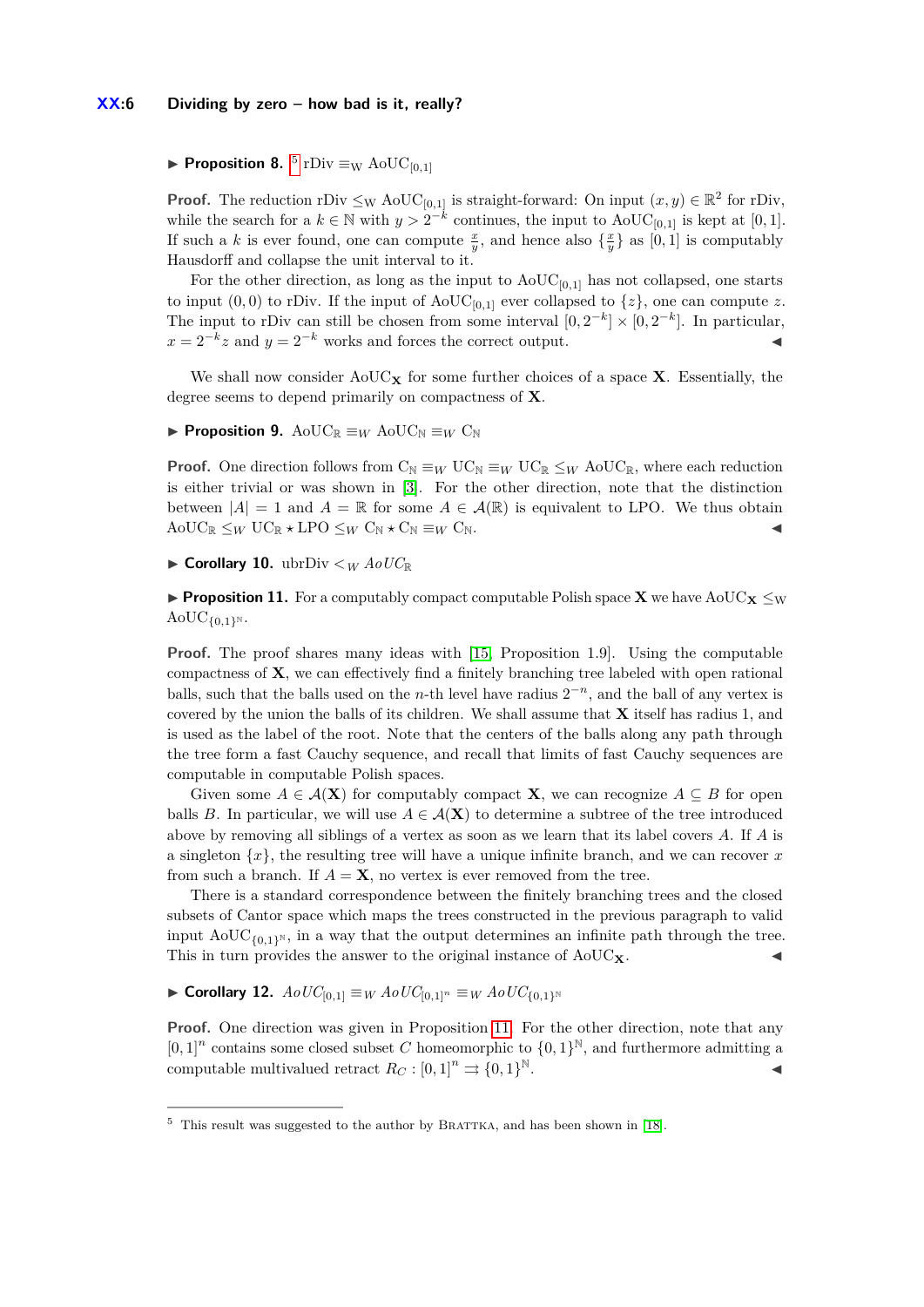We shall consider another representative of the Weihrauch degree of rDiv. Define DependentCut :  $\{0,1\}^{\mathbb{N}} \rightrightarrows \{0,1\}^{\mathbb{N}}$  via DependentCut $(0^n1p) = \{p\}$  and DependentCut $(0^{\mathbb{N}})$  ${0,1}^{\mathbb{N}}.$ 

#### **► Proposition 13.** DependentCut  $\equiv_W \text{AoUC}_{\{0,1\}^{\mathbb{N}}}$

**Proof.** For the DependentCut  $\leq_W \text{AoUC}_{\{0,1\}^{\mathbb{N}}}$  direction, start by giving the full binary tree as input to  $A_0UC_{\{0,1\}^N}$ . As soon as a 1 is found in the input to DependentCut, i.e. the input is to be determined as  $0<sup>n</sup>1p$ , prune any branch of the tree not compatible with  $p$  at the current level, and extend the tree to have *p* as its unique path.

For the other direction, start writing 0s. As soon as any branch in the input tree to  $A_0UC_{(0,1)^N}$  is pruned, write a 1. Now the tree is guaranteed to have a unique infinite path, and compactness and admissibility of  $\{0,1\}^{\mathbb{N}}$  mean that this path can be computed. We just do so, and output it after the 1.

# **4 Sequential versus concurrent uses of** rDiv

If multiple uses of some noncomputable principle are needed to solve a particular task, an important distinction is whether these have to be sequential, or can be applied in a concurrent fashion. In the former case, some instances to the principle may depend on outputs obtained from prior invocations. In the latter, each instantiation is independent of the others. For various principles, however, we find that sequential uses can be reduced to concurrent uses.

▶ **Definition 14.** We call *f finitely concurrent*, iff  $f^* \equiv_{\text{W}} \coprod_{n \in \mathbb{N}} f^{(n)}$ .

- **Proposition 15** ([\[15\]](#page-13-14)). The following are finitely concurrent:
- **1.** LPO

2. LLPO  $\equiv_{\rm W} C_{\{0,1\}}$ 

- **3.**  $C_{\sharp=2}$
- **4.**  $C_{\sharp \leq 2}$

Whether rDiv is finitely concurrent in this sense was posed as an open question during the Dagstuhl workshop *Measuring the Complexity of Computational Content* in September 2015 [\[8\]](#page-13-16). We can now provide a negative answer<sup>[6](#page-6-0)</sup>:

<span id="page-6-1"></span>▶ **Theorem 16.**  $LLPO \star AoUC_{[0,1]} \nleq W AoUC_{[0,1]}^{k}$  *for all*  $k \in \mathbb{N}$ .

**Proof.** We say that a binary tree  $T \subseteq \{0,1\}^*$  is an *a.o.u. tree* if for any height  $n \in \mathbb{N}$ either  $|T \cap \{0,1\}^n| = 2^n$  or  $|T \cap \{0,1\}^n| = 1$ . Clearly, one can identify AoUC<sub>[0,1]</sub> with the partial multi-valued function sending an a.o.u. tree *T* to all infinite paths through *T*. We often identify a set  $S \subseteq \{0,1\}^*$  with its characteristic function  $\chi_S : \{0,1\}^* \to \{0,1\}.$ Under this identification, a partial function  $t \in \{0,1\}^* \to \{0,1\}$  is called a *partial tree* if Tr(*t*) := { $\sigma \in \text{dom}(t) : t(\sigma) = 1$ } forms a subtree of {0, 1}<sup>\*</sup>. If such *t* is computable, we call *t* a *partial computable tree*. Note that a tree is computable if and only if it is of the form Tr(*t*) for a partial computable tree *t* which is *total*, that is, dom(*t*) =  $\{0, 1\}^*$ . We say that a partial computable tree *t looks like an a.o.u. tree at* (*l, s*) if

- **1.**  $t(\sigma)[s]$  converges for any binary string  $\sigma$  of length *l*,
- **2.** for any  $n < l$ , the cardinality of  $\text{Tr}(t) \cap \{0, 1\}^n$  is either  $2^n$  or 1,

<span id="page-6-0"></span> $6\text{ Which also disprows a claim made in the PhD thesis of the second author [18, Theorem 5.2.1.6].}$  $6\text{ Which also disprows a claim made in the PhD thesis of the second author [18, Theorem 5.2.1.6].}$  $6\text{ Which also disprows a claim made in the PhD thesis of the second author [18, Theorem 5.2.1.6].}$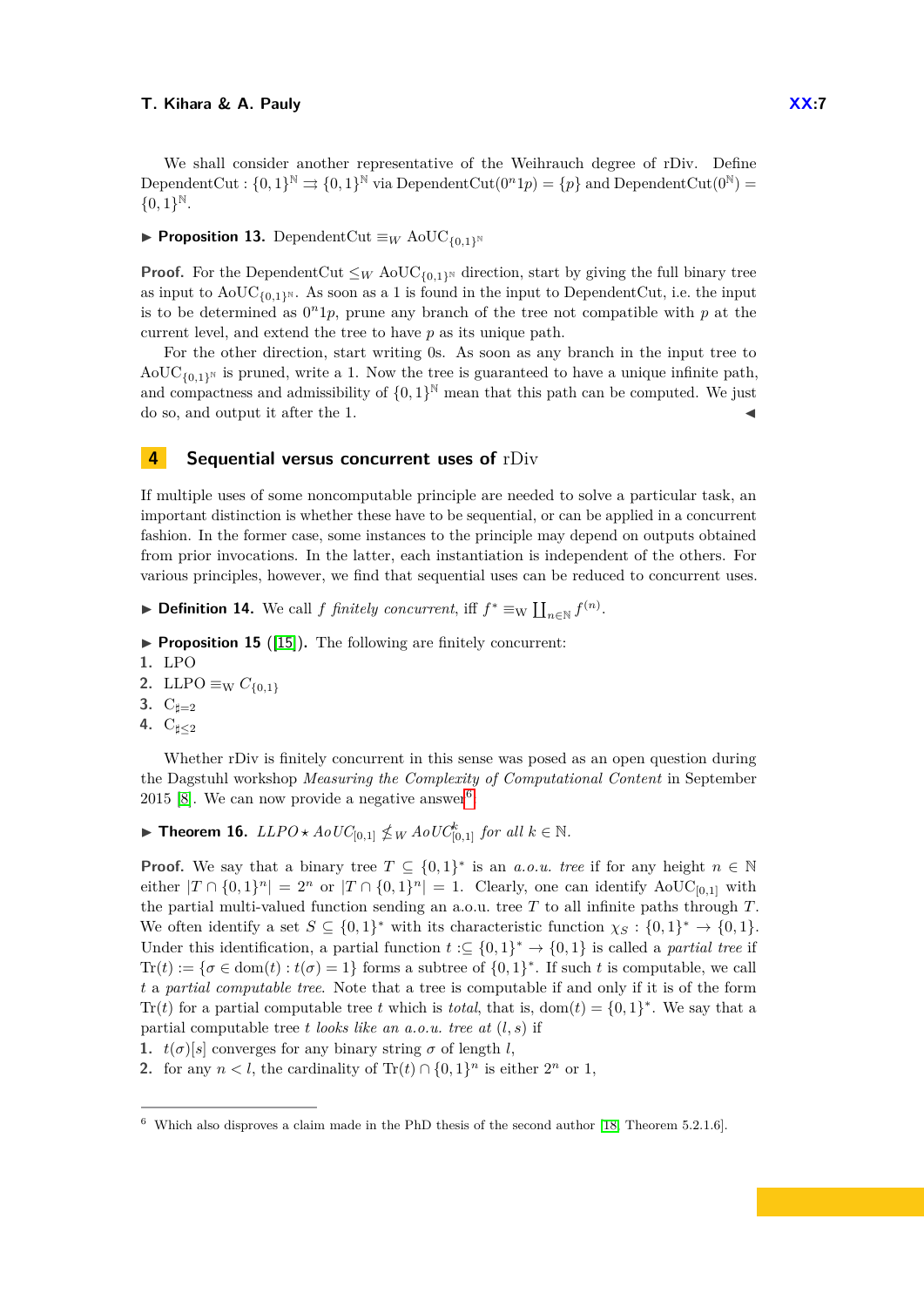where  $t(\sigma)[s]$  is the result of the computation of  $t(\sigma)$  by stage *s*. Note that given  $(l, s) \in \mathbb{N}^2$ , we can effectively decide whether *t* looks like an a.o.u. tree at  $(l, s)$  or not. By aou $(t, s)$  we denote the greatest  $l \leq s$  such that t looks like an a.o.u. tree at  $(l, s)$ .

Consider two partial multi-valued functions  $Z_0 = \text{AoUC}_{[0,1]} \times id_{\mathbf{X}}$  and  $Z_1 = (id_{\{0,1\}^{\mathbb{N}}} \circ$  $\pi_0$ ,  $C_{\{0,1\}}$   $\circ$  eval), where **X** is the represented space  $C(\{0,1\}^{\mathbb{N}}, \text{dom}(C_{\{0,1\}}))$  of continuous functions from Cantor space  $\{0,1\}^{\mathbb{N}}$  into the hyperspace dom $(C_{\{0,1\}}) = \mathcal{A}(\{0,1\}) \setminus \{\emptyset\}$  of nonempty closed subsets of {0*,* 1}. More explicitly, we consider the following two partial multi-valued functions:

 $Z_0$ : dom $(AoUC_{[0,1]}) \times \mathbf{X} \rightrightarrows \{0,1\}^{\mathbb{N}} \times \mathbf{X}$ ,  $Z_0(T, S) = \text{AoUC}_{[0,1]}(T) \times \{S\},$  $Z_1$  :  $\{0,1\}^{\mathbb{N}} \times \mathbf{X} \rightrightarrows \{0,1\}^{\mathbb{N}} \times 2$ ,  $Z_1(x, S) = \{x\} \times C_{\{0,1\}}(S(x)).$ 

Clearly,  $Z_0 \leq_W \text{AoUC}_{[0,1]}$  and  $Z_1 \leq_W \text{C}_{\{0,1\}}$ . We will show that  $Z_1 \circ Z_0 \nleq_W \text{AoUC}_{[0,1]}^k$ . Let  $\{(\mathbf{t}^e, \varphi_e, \psi_e)\}_{e \in \mathbb{N}}$  be an effective enumeration of all triples of *k*-tuples  $\mathbf{t}^e = (t_i^e)_{i \leq k}$  of partial computable trees, partial computable functions  $\varphi_e : \subseteq (\{0,1\}^{\mathbb{N}})^k \to \{0,1\}^{\mathbb{N}}$  and  $\psi_e : \subseteq$  $(\{0,1\}^{\mathbb{N}})^k \to \{0,1\}$ . Intuitively,  $(\mathbf{t}^e, \varphi_e, \psi_e)$  is a triple constructed by the opponent Opp, who tries to show  $Z_1 \circ Z_0 \leq_{\text{W}} \text{AoUC}_{[0,1]}^k$  for some *k*. The game proceeds as follows: The proponent Pro of our claim gives an instance  $(T_r, S_r)$  of  $Z_1 \circ Z_0$ , so that  $(T_r, S_r) \in \text{dom}(\text{AoUC}_{[0,1]}) \times \mathbf{X}$ . In particular,  $T_r$  is an a.o.u. tree, and  $S_r$  is a continuous function from  $[T_r]$  into  $\mathcal{A}(\{0,1\})$ . Then, Opp reacts with an instance  $\mathbf{t}^r$  of  $\mathrm{AoUC}_{[0,1]}^k$ , that is, a *k*-tuple  $\mathbf{t}^r = (t_i^r)_{i \leq k}$  of *total* a.o.u. trees. If Opp wins, Opp has to ensure that if  $(p_i)_{i \leq k}$  is a *k*-tuple of infinite paths through Opp's a.o.u. trees, that is,  $p_i \in [\text{Tr}(t_i^r)]$ , then  $\varphi_r((p_i)_{i \leq k}) = x$  is a path through Pro's a.o.u. tree  $T_r$  and  $\psi_r((p_i)_{i\leq k})$  chooses an element of Pro's set  $S_r(x)$ , where Opp can use information on (names of)  $T_r$  and  $S_r$  to construct  $\varphi_r$  and  $\psi_r$ . Our purpose is to prevent Opp's strategy.

Given *e*, we will introduce the *e*-th strategy, which works as a proponent Pro of our claim. The *e*-th strategy Pro will construct a computable a.o.u. tree  $T_e \subseteq \{0,1\}^*$  and a computable function  $S_e: \{0,1\}^{\mathbb{N}} \to \mathcal{A}(\{0,1\})$  in a computable way uniformly in *e*. These will prevent Opp's strategy, that is, there is a *k*-tuple  $(p_i)_{i \leq k}$  of infinite paths through Opp's a.o.u. trees such that if  $\varphi_e((p_i)_{i \leq k}) = x$  chooses a path through Pro's a.o.u. tree  $T_e$  then  $\psi_e((p_i)_{i \leq k})$ cannot be an element of Pro's set  $S_e(x)$ .

We will also define  $\text{state}(e, s) \in \{0, \ldots, k\} \cup \{\text{end}\}.$  The value  $\text{state}(e, s) = q$  for  $q \neq$  end indicates that the *e*-th strategy Pro believes that by stage *s*, *at least q many trees*  $(t_{u(j)}^e)_{j \leq q}$  in Opp's k-tuple  $(t_i^e)_{i \leq k}$  have been forced not to have more than one infinite path, that is,  $\text{Tr}(t_{u(j)}^e)$  for each  $j < q$  has a unique infinite path whenever the opponent Opp has a chance of winning this game with the triple  $(\mathbf{t}^e, \varphi_e, \psi_e)$ . Under this assumption, if state $(e, s) = q$ , the fact that these q many trees has no more than one infinite path will be witnessed at some stage. The value  $state(e, s) = end$  indicates that the winning of Pro is already witnessed by Pro's action of shrinking Pro's a.o.u. tree  $T_e$  to a tree having a unique path which avoids all  $\varphi_e$ -values made by Opp.

By induction on *s*, we determine the set  $T_e \cap \{0,1\}^s$  of strings in  $T_e$  of length *s* and state $(e, s)$ . In the beginning of our construction, we define state $(e, 0) = 0$ . At stage *s*, we inductively assume that  $T_e \cap \{0,1\}^{s-1}$  and  $\text{state}(e, s-1)$  have already been defined, say  $\texttt{state}(e, s - 1) = q$ , and that if  $\texttt{state}(e, s - 1) \neq \texttt{end}$  then  $T_e \cap \{0, 1\}^{s-1} = \{0, 1\}^{s-1}$ .

At stage *s*, the *e*-th strategy Pro acts as follows:

**1.** Ask whether there exists  $l \leq s$  such that  $t_i^e$  for each  $i < k$  looks like an a.o.u. tree at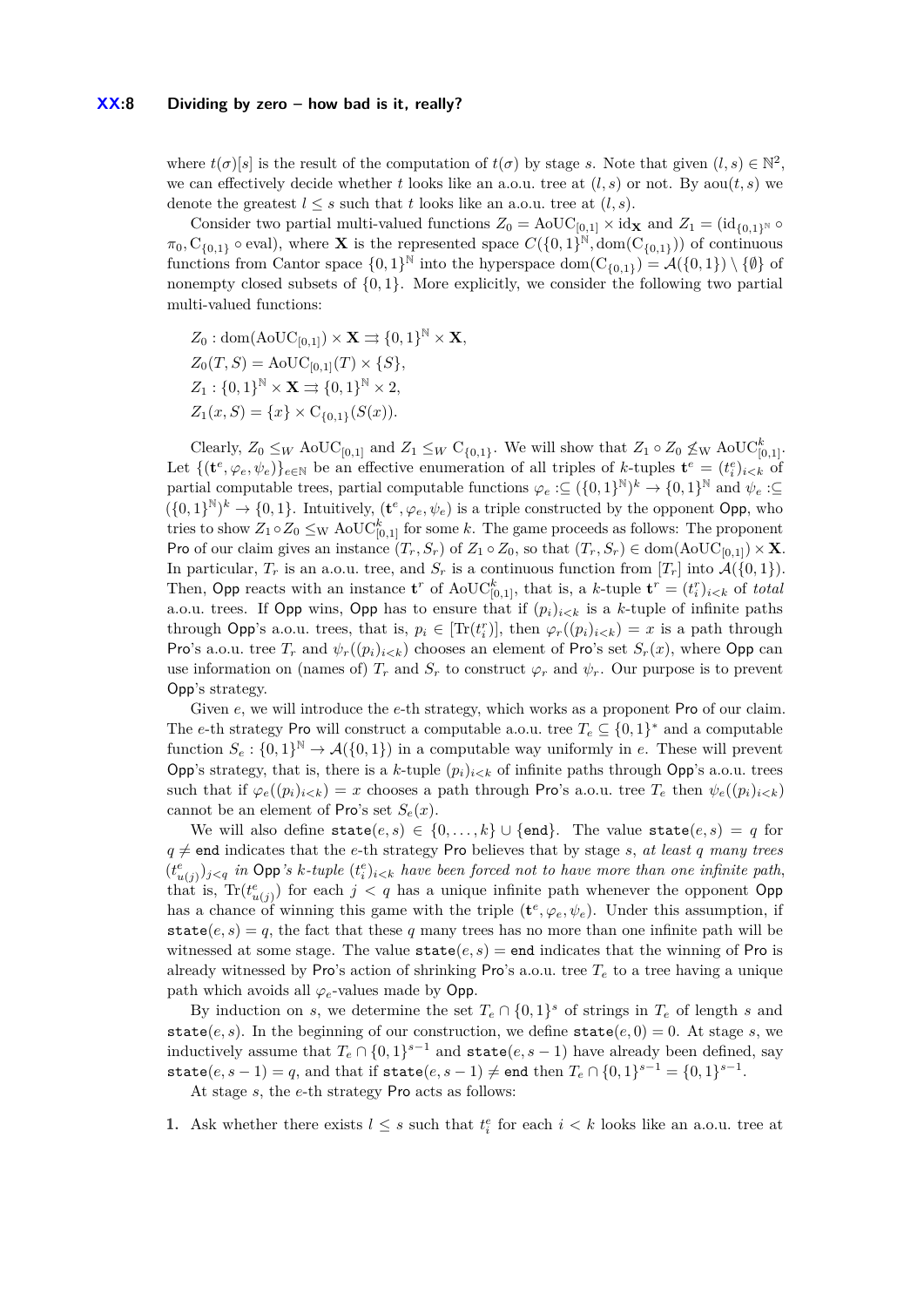$(l, s)$ , and at least *q*-many trees among Opp's *k*-tuple  $(t_i^e)_{i \leq k}$  have no more than one node above height *l*. In other words, for  $\text{aou}(e, s) := \min_{i \leq k} \text{aou}(t_i^e, s)$ , ask whether there are at least *q* many  $i < k$  such that  $|\text{Tr}(t_i^e) \cap \{0, 1\}^{\text{aou}(e, s)}| = 1$ .

- **a.** If no, we go to the next stage  $s + 1$  after setting  $state(e, s) = state(e, s 1)$  and  $T_e \cap \{0, 1\}^s = \{0, 1\}^s$ .
- **b.** If yes, go to item (2).
- **2.** Ask whether  $\varphi_e((p_i)_{i\leq k})$  already computes a node (of Pro's a.o.u. tree  $T_e$ ) of length at least  $q + 1$  for any *k*-tuple of paths  $p_i$  through Opp's a.o.u. trees  $t_i^e$ , that is,

$$
(\forall i < k)(\forall (\sigma_i)_{i < k}) \left[ ((\forall i < k) \ \sigma_i \in \text{Tr}(t_i^e) \cap \{0, 1\}^{\text{aou}(e, s)}) \rightarrow (\forall m \leq q) \ \varphi_e((\sigma_i)_{i < k})(m)[s] \downarrow \right].
$$

Here, by effective continuity, the Type-2 computation  $\varphi_e: (\{0,1\}^{\mathbb{N}})^k \to \{0,1\}^{\mathbb{N}}$  is approximated by a Type-1 computation  $\tilde{\varphi}_e : (\{0,1\}^*)^k \to \{0,1\}^*$  (e.g., consider the Type-2 Turing machine model). We always identify  $\varphi_e$  with  $\tilde{\varphi}_e$ , and therefore, the notation  $\varphi_e((\sigma_i)_{i\leq k})(m)$  makes sense, that is, by  $\varphi_e((\sigma_i)_{i\leq k})(m)[s] \downarrow$ , we mean that the computation of  $\tilde{\varphi}_e((\sigma_i)_{i < k})(m)$  halts by stage *s*.

- **a.** If no, we go to the next stage  $s + 1$  after setting state $(e, s)$  = state $(e, s 1)$  and  $T_e \cap \{0, 1\}^s = \{0, 1\}^s$ .
- **b.** If yes, go to item (3).
- **3.** Ask whether the image of the product of *k* many closed sets generated by Opp's *k*-tuple  $\mathbf{t}^e$  under the map  $\varphi_e$  covers the whole space  $\{0,1\}^{\mathbb{N}}$ . Formally speaking, let us consider the following set:

$$
\varphi_e[\text{Tr}(\mathbf{t}^e) \cap \{0,1\}^l] \restriction p := \{ \varphi_e((\sigma_i)_{i < k}) \restriction p : (\forall i < k) \ \sigma_i \in \text{Tr}(\mathbf{t}_i^e) \cap \{0,1\}^l \},
$$

and then ask whether  $\tau \in \varphi_e[\text{Tr}(\mathbf{t}^e) \cap \{0,1\}^{\text{aou}(e,s)}] \restriction q+1$  for all  $\tau \in \{0,1\}^{q+1}$ .

**a.** If no, choose a witness  $\tau$ , and we finish the construction by setting  $state(e, s) = end$ after defining  $T_e$  as a tree having a unique infinite path  $\tau$ <sup> $\gamma$ </sup><sup> $\in$ </sup>  $\tau$ <sup> $\gamma$ </sup><sup>000</sup>....

**b.** If yes, go to item (4).

**4.** Ask whether  $\psi_e((p_i)_{i \leq k})$  already computes some value  $j \in \{0, 1\}$  for any *k*-tuple of paths  $p_i$  through Opp's a.o.u. trees  $t_i^e$ , that is,

$$
(\forall i < k)(\forall (\sigma_i)_{i < k}) \left[ \left( (\forall i < k) \ \sigma_i \in \text{Tr}(t_i^e) \cap \{0, 1\}^{\text{aou}(e, s)} \right) \ \to \ \psi_e(\sigma)[s] \ \downarrow \right].
$$

- **a.** If no, go to the next stage  $s + 1$  after setting  $state(e, s) = state(e, s 1)$  and  $T_e \cap \{0, 1\}^s = \{0, 1\}^s$ .
- **b.** If yes, let  $D_{e,s} = {\sigma \in \text{Tr}(\mathbf{t}^e) \cap \{0,1\}^{\text{aou}(e,s)} : \varphi_e(\sigma) \succeq 0^q 1}$ . Note that  $D_{e,s} \neq \emptyset$  since we answered yes in item (3); therefore  $\varphi_e[\text{Tr}(\mathbf{t}^e) \cap \{0,1\}^{\text{aou}(e,s)}] \restriction q+1 = \{0,1\}^{q+1}$ . If  $i \notin \psi_e[D_{e,s}]$  for some  $i \in \{0,1\}$ , then remove  $1-i$  from  $S_e(0^q1)$  (hence, we have  $S_e(0^q1) = \{i\}$ . If  $\psi_e[D_{e,s}] = \{0,1\}$  then remove 0 from  $S_e(0^q1)$ . In these cases, set  $\text{state}(e, s) = q + 1 \text{ and } T_e \cap \{0, 1\}^s = \{0, 1\}^s.$

Eventually,  $T_e$  is constructed as an a.o.u. tree, and  $S_e(x) \in \text{dom}(\mathsf{C}_2)$ .

► Claim. Assume that  $(t_i^e)_{i \le k}$  determines a *k*-tuple of a.o.u. trees. Then, there is a realizer  $G$  of AoUC $_{[0,1]}^k$  such that  $(\varphi_e \circ G((t_i^e)_{i \le k}), \psi_e \circ G((t_i^e)_{i \le k}))$  is not a solution to  $Z_1 \circ Z_0(T_e, S_e)$ , that is,  $\varphi_e \circ G((t_i^e)_{i \le k}) \notin [T_e]$  or otherwise  $\psi_e \circ G((t_i^e)_{i \le k}) \notin S_e \circ \varphi_e \circ G((t_i^e)_{i \le k}),$  where  $[T_e]$ denotes the set of all infinite paths through *Te*.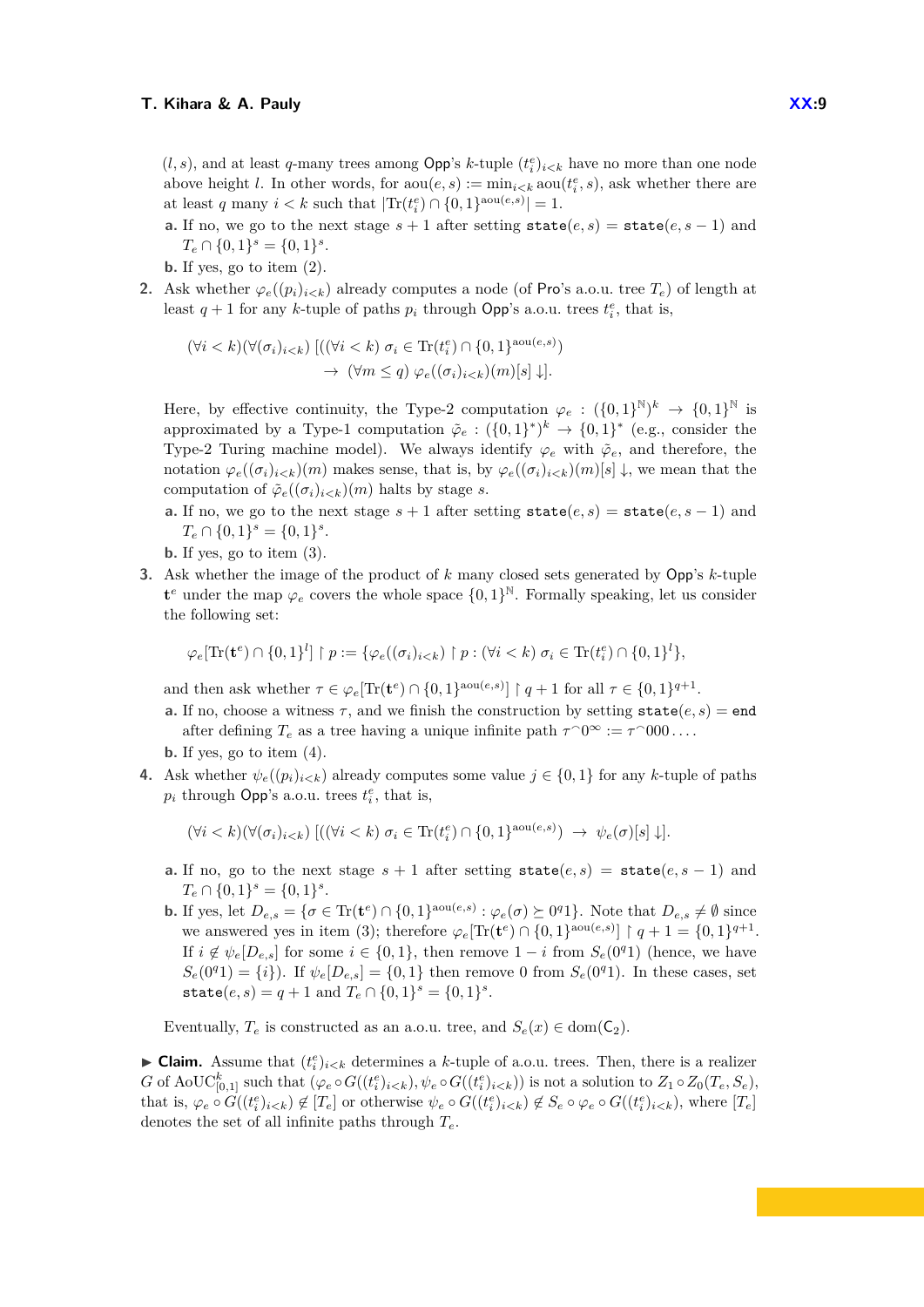#### **XX:10 Dividing by zero – how bad is it, really?**

**Proof.** Assume that  $\mathbf{t}^e = (t_i^e)_{i \le k}$  determines a *k*-tuple of a.o.u. trees. In this case,  $t_i^e$  is a total tree for each  $i < k$ . Suppose for the sake of contradiction that the conclusion fails (that is, Opp wins). Then  $\varphi_e$  and  $\psi_e$  are defined on all tuples of infinite paths through  $\text{Tr}(t_i^e)$ ,  $i < k$ . Since  $q = 0$  at first, the condition in item (1) is automatically fulfilled. Note that since  $t_i^e$  is a total a.o.u. tree, the value  $\text{aou}(e, s)$  tends to infinity as  $s \to \infty$ . Therefore, since  $\varphi_e$  is defined on all paths of Opp's trees, by compactness, the condition in item (2) is also satisfied at some stage *s*. If  $\tau \notin \varphi_e[\text{Tr}(\mathbf{t}^e) \cap \{0,1\}^{\text{aou}(e,s)}]$  |  $q+1$ , then  $T_e$  has a unique infinite path  $\tau^0$ <sup>∞</sup>; therefore  $\varphi_e \circ G(\mathbf{t}^e) \notin [T_e]$  for any realizer *G*, which contradicts our assumption. Therefore,  $\varphi_e[\text{Tr}(\mathbf{t}^e) \cap \{0,1\}^{\text{aou}(e,s)}]$  |  $q+1 = \{0,1\}^{q+1}$ . By compactness, the condition in item (4) is eventually satisfied. In any cases, for some  $\sigma = (\sigma_i)_{i \leq k} \in D_{e,s}, \psi_e(\sigma) \notin S_e(\varphi_e(\sigma))$ by our construction. In order for Opp to win this game, Opp has to declare that  $\sigma_i$  for some  $i < k$  is not extendible to an infinite path through  $t_i^e$ . Consequently, under our assumption that Opp wins, Pro's strategy forces such  $t_i^e$  not to be the full binary tree; therefore  $t_i^e$  has only one path since  $t_i^e$  is an a.o.u. tree. Then we continue the same argument with  $q = 1$ . We can still satisfy the condition in item (1) at some stage since we know at most one tree  $t_i^e$  has only one path. Eventually, this construction forces that any of  $t_i^e$  has only one path. Then, however, it is impossible to satisfy  $\varphi_e[\text{Tr}(\mathbf{t}^e) \cap \{0,1\}^{\text{aou}(e,s)}] \upharpoonright q+1 = \{0,1\}^{q+1}$ .

Suppose for the sake of contradiction that  $Z_1 \circ Z_0 \leq_{\text{W}} \text{AoUC}_{[0,1]}^k$  holds via computable *H* and  $K = \langle K_0, K_1 \rangle$ , i.e., given  $(T, S)$ , for any *k*-tuple **p** of infinite paths through trees *H*(*T, S*) = {*H<sub>i</sub>*(*T, S*)}*i*<sub><*k*</sub>, (*K*<sub>0</sub>(**p**, *T, S*)*, K*<sub>1</sub>(**p**, *T, S*)) ∈ *Z*<sub>1</sub> ◦ *Z*<sub>0</sub>(*T, S*), that is, *K*<sub>0</sub>(**p**, *T, S*) ∈ [*T*] and  $K_1(\mathbf{p}, T, S) \in S(K_0(\mathbf{p}, T, S))$ . Choose a computable function *f* such that  $\mathbf{t}^{f(e)} =$  $H(T_e, S_e), \varphi_{f(e)} = \lambda \mathbf{p} \cdot K_0(\mathbf{p}, T_e, S_e),$  and  $\psi_{f(e)} = \lambda \mathbf{p} \cdot K_1(\mathbf{p}, T_e, S_e)$ . By Kleene's recursion theorem, there is *r* such that  $(\mathbf{t}^{f(r)}, \varphi_{f(r)}, \psi_{f(r)}) = (\mathbf{t}^r, \varphi_r, \psi_r)$ . This triple clearly satisfies the premise of the above claim. The realizer *G* in the claim witnesses the failure of  $Z_1 \circ Z_0 \leq_W$  $A \odot \mathrm{UC}_{[0,1]}^k$  via *H* and *K*. Consequently, LLPO  $\star$  AoUC<sub>[0,1]</sub>  $\leq$ <sub>W</sub> AoUC<sub>[0,1]</sub> for all *k* ∈ N.  $\bullet$ 

We point out that the preceding theorem relativizes, i.e. even provides a separation w.r.t. continuous Weihrauch reductions.

# <span id="page-9-0"></span>▶ Corollary 17.  $LLPO \star AoUC_{[0,1]}$   $\nleq W AoUC_{[0,1]}^*$ .

**Proof.** Assume to the contrary that  $C_{\{0,1\}} \star \text{AoUC}_{[0,1]} \leq_{W} \text{AoUC}_{[0,1]}^*$ . Consider as input to LLPO  $\star$  AoUC<sub>[0,1]</sub> the set [0,1] together with the constant function  $h : [0,1] \to \mathcal{A}(\{0,1\}),$  $x \mapsto \{0, 1\}$ . The latter can be represented in such a way that it shares arbitrarily long prefixes with names for any other continuous function of that type. The reduction has to chose some  $k \in \mathbb{N}$  eventually that serves as the first component of the derived input to  $A \text{o} \text{UC}^*_{[0,1]}$ . But since the original input can still be altered to any other suitable input, this would imply LLPO  $\star$  AoUC<sub>[0,1]</sub>  $\leq_W$  AoUC<sub>[0,1]</sub>, thus contradicting Theorem [16.](#page-6-1)

#### ▶ Corollary 18. rDiv *is not finitely concurrent.*

**Proof.** By Proposition [8,](#page-5-2) rDiv  $\equiv_{\mathbf{W}}$  AoUC<sub>[0,1]</sub> and by Proposition [6](#page-0-1) LLPO  $\equiv_{\mathbf{W}} C_{\{0,1\}} \leq_{\mathbf{W}}$ rDiv. Thus, Corollary [17](#page-9-0) implies rDiv  $\star$  rDiv<sup>\*</sup> . J

We will find next that rDiv only barely fails being finitely concurrent: While some amount of nesting is required to obtain the full power of finitely many uses of rDiv, nesting depths 2 already suffices. This result will be proven via a number of individual technical contributions.

Let  $\mathcal{O}(\mathbb{N})$  denote subsets of N represented via an enumeration of their elements. Call a set  $A \subseteq \mathcal{O}(\mathbb{N})$  *nice*, if  $\emptyset \in A$  and A contains a computable dense sequence  $(a_n)_{n \in \mathbb{N}}$ .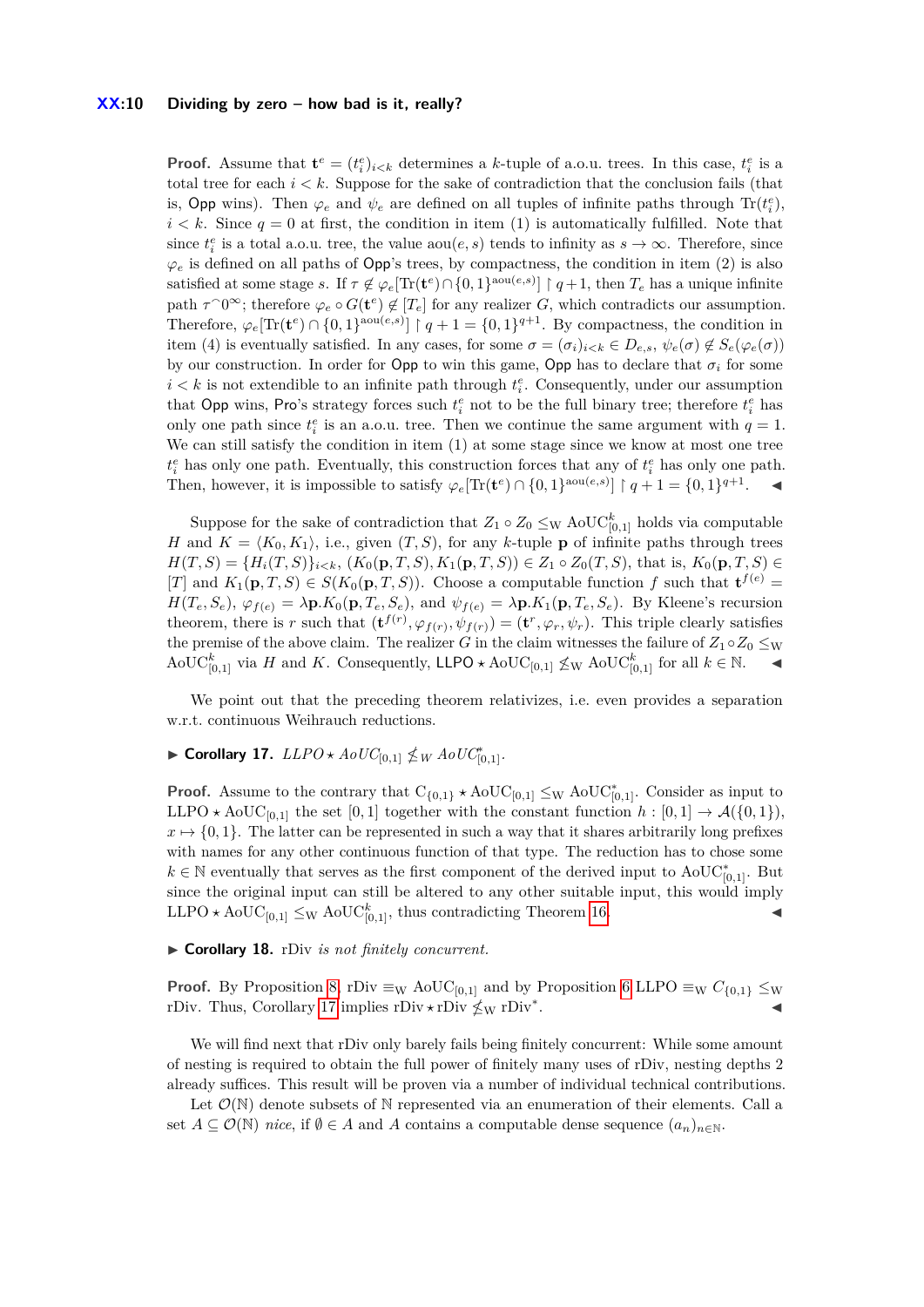<span id="page-10-0"></span>**Proof.** For any subset  $I \subseteq \{1, \ldots, k\}$  we compute an input to f under the assumption that the components  $i \in I$  for AoUC<sup>k</sup><sub>[0,1]</sub> are singletons, and the components  $i \notin I$  are the whole interval. We start with providing a name for  $\emptyset \in \text{dom}(f)$  and wait until all components  $i \in I$ have started to collapse. Then we can compute the actual values in those singletons, and can attempt to compute the input to f associated with those values, together with  $0 \in [0, 1]$  for those components  $i \notin I$ . Before actually fixing any values, we make sure that there is some element  $a_n$  of the dense sequence extending the current finite prefix. If we ever find that some component  $i \notin I$  is starting to collapse, we abandon the attempt to find the correct input to  $f$ , and just extend the current prefix to some suitable  $a_n$ . By the assumption that  $dom(f)$  is nice, this is guaranteed to produce a valid input to  $f$ , and if  $I$  was indeed the correct choice, will be the correct input.

Now we consider the output of *f* on each of these values, together with the output $(x_1, \ldots, x_k)$ of AoUC<sup>k</sup><sub>[0,1]</sub> on the original input. We replace those  $x_i$  with  $i \notin I$  with 0, and ask whether this is still a correct output. As the graph of *f* is a computable closed set, we can ask whether this output matches the input to  $f$  obtained from the so modified output of AoU $C_{[0,1]}^k$ . We can compute a truth value  $t_I \in \mathbb{S}$  which is false iff both questions answer to true. If *I* was indeed correct, the corresponding  $t_I$  will be false. If  $t_I$  is false, then the combined outputs of f and  $\mathrm{AoUC}_{[0,1]}^k$  allow us to solve the original question to  $f \star \mathrm{AoUC}_{[0,1]}^k$ . We can use  $C_{\{1,\ldots,2^k\}}$  to pick some false  $t_I$ .

<span id="page-10-2"></span>▶ Corollary 20.  $AoUC^1_{[0,1]}$  ★  $AoUC^m_{[0,1]} \leq_W C_{\{1,\ldots,2^m\}}$  ★  $AoUC^{2^m+m}_{[0,1]}$ .

**Proof.** We just need to argue that  $\text{AoUC}_{[0,1]}$  is equivalent to some  $f : \subseteq \mathcal{O}(\mathbb{N}) \Rightarrow \mathbf{X}$  satisfying the criteria of Proposition [19.](#page-10-0) Recall that  $A \in \mathcal{A}([0,1]) \supseteq \text{dom}(\text{AoUC}_{[0,1]})$  is represented by enumerating rational open balls exhausting the complement of *A*. By letting *f* be equal to  $A_0UC_{[0,1]}$ , but acting on the enumerations rather than the sets themselves, we have found the required candidate.

<span id="page-10-1"></span>**► Proposition 21.** Let  $f \text{ : } \subseteq \mathcal{O}(\mathbb{N}) \Rightarrow \mathbf{X}$  have a nice domain. Then  $f \star C_{\{1,\ldots,n\}} \leq w$  $f^n \times C_{\{1,\ldots,n\}}$ .

**Proof.** For each  $i \in \{1, \ldots, n\}$  we attempt to compute the suitable input to f if *i* were the output provided by  $C_{\{1,\ldots,n\}}$ . We only actually write a finite prefix of the output once we have found an element *a<sup>n</sup>* extending it. If we ever learn that *i* is not a correct output of  $C_{\{1,\ldots,n\}}$ , we abandon the attempt and simply extend the current input to f to some  $a_n$ . The nice domain of *f* ensures that this procedure results in a valid input for *f*. If we do this for all choices of *i* in parallel, and also compute a suitable *i*, we can then read of a correct output to  $f \star C_{\{1,\ldots,n\}}$ .

<span id="page-10-4"></span>▶ Corollary 22.  $AoUC_{[0,1]}^l \star C_{\{1,...,m\}} \leq _W AoUC_{[0,1]}^{lm+m-1}.$ 

**Proof.** To argue that we may use  $\text{AoUC}_{[0,1]}$  in place of *f* in Proposition [21,](#page-10-1) we argue as we did to obtain Corollary [20](#page-10-2) from Proposition [19.](#page-10-0) Now  $C_{\{1,\ldots,m\}} \leq_W C_{\{0,1\}}^{m-1}$  and  $C_{\{0,1\}} \leq_{\text{W}} \text{AoUC}_{[0,1]}$  from [\[16\]](#page-13-0) complete the argument.

So we do find that 3 (or more) consecutive applications of powers of  $A_0UC_{[0,1]}$  do reduce to 2:

<span id="page-10-3"></span>► Corollary 23.  $AoUC^l_{[0,1]}$   $\star~ AoUC^m_{[0,1]}$   $\star~ AoUC^k_{[0,1]} \leq_W AoUC^{(l+1)2^k-1}_{[0,1]}$   $\star~ AoUC^{m2^k+k}_{[0,1]}$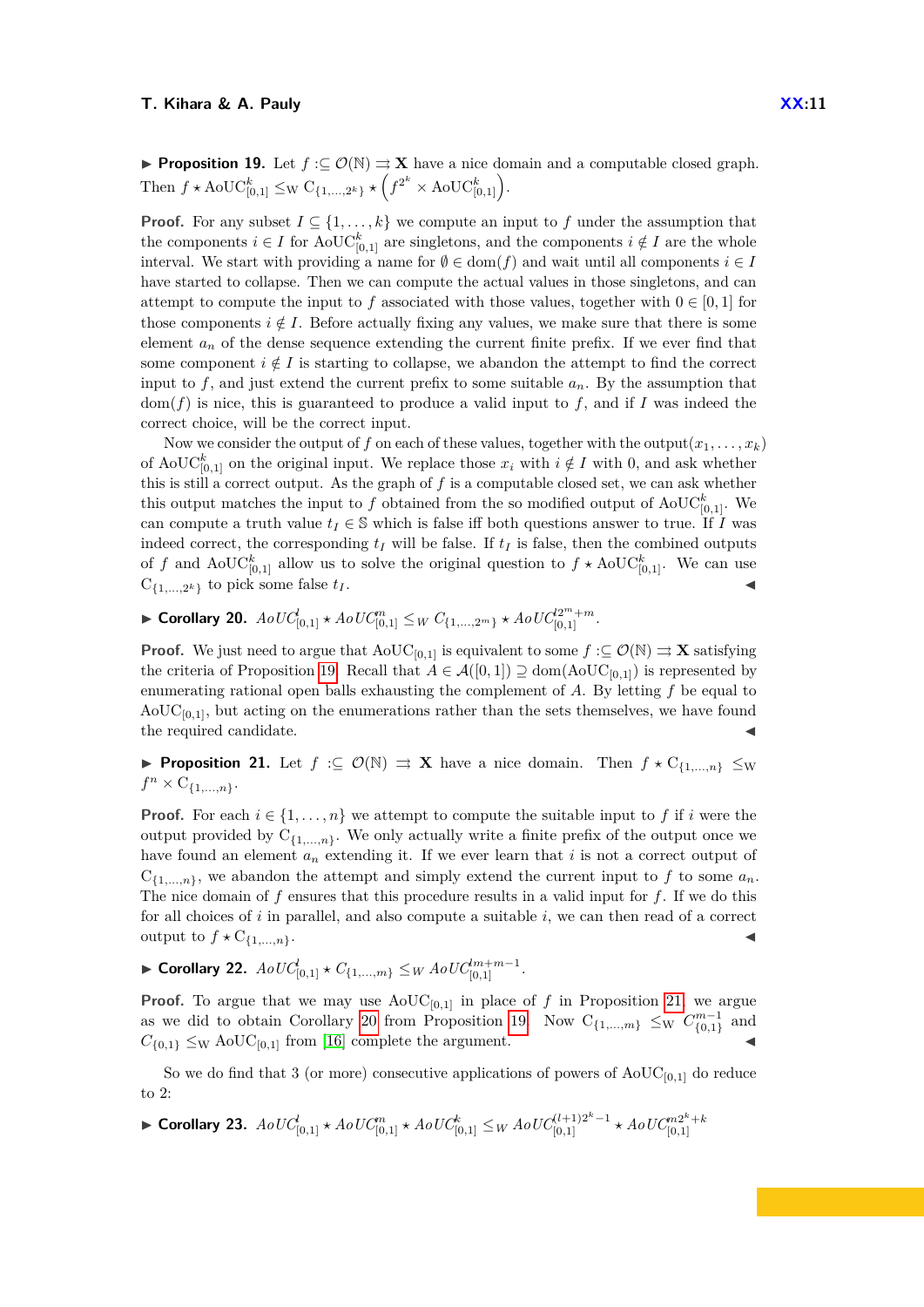#### **XX:12 Dividing by zero – how bad is it, really?**

<span id="page-11-0"></span>**Proposition 24.** Let  $f: \mathbf{X} \Rightarrow \mathbb{N}$  be such that  $n \in f(x) \land m > n \Rightarrow m \in f(x)$ . Then if  $f \leq_{\text{W}} C_{\{0,1\}^{\text{N}}}, f$  is already computable.

**Proof.** As C<sub>{0,1}</sub><sup>N</sup> is a cylinder, we even have  $f \leq_{\text{SW}} C_{\{0,1\}^N}$ . Thus, for any  $x \in \mathbf{X}$  we obtain some  $A_x \in \mathcal{A}(\{0,1\}^{\mathbb{N}})$  and some  $K_x : A_x \to \mathbb{N}$  such that  $K_x(p) \in f(x)$  for any  $p \in A$ . As  $\{0,1\}^{\mathbb{N}}$  is computably compact, so is  $A_x$  in a uniform way, and we can thus compute  $(\sup_{p\in A_x} K_x(p)) \in \mathbb{N}_{>}$ . As from any  $n \in \mathbb{N}_{>}$  we can compute some  $m \in \mathbb{N}$  with  $m \geq n$ , the assumptions on  $f$  thus imply computability of  $f$ .

► Corollary 25.

$$
AoUC_{[0,1]}^{*} \star AoUC_{[0,1]}^{*} \equiv W \coprod_{n \in \mathbb{N}} (AoUC_{[0,1]}^{n} \star AoUC_{[0,1]}^{n})
$$
  

$$
\equiv W \coprod_{n \in \mathbb{N}} AoUC_{[0,1]}^{(n)} \equiv W C_{\{0,1\}}^{*} \star AoUC_{[0,1]}^{*} \equiv W (AoUC_{[0,1]}^{*})^{(n+1)}
$$

**Proof.** By Proposition [24](#page-11-0) it follows that in e.g.  $\text{AoUC}_{[0,1]}^* \star \text{AoUC}_{[0,1]}^*$  the number of oracle calls made in the second round can be bounded in advance. The equivalences now follow from the uniform versions of Corollaries [20,](#page-10-2) [23.](#page-10-3)

# **5 Gaussian Elimination**

Most work on algorithms in linear algebra assumes equality to be decidable, and is thus applicable to computability over the rational or algebraic numbers, but not to computability over the real numbers. In the latter setting, computability of some basic questions (rank, eigenvectors,...) was studied in [\[29\]](#page-14-9), with some additional results in [\[28,](#page-14-10) [10\]](#page-13-13). Here, we shall consider LU-decomposition and Gaussian elimination.

Gaussian elimination is one of the basic algorithms in linear algebra, used in particular to compute the LU-decomposition of matrices. The goal is to transform a given matrix into row echelon form by means of swapping rows (and maybe columns) and adding multiples of one row to another. Sometimes the leading non-zero coefficients in each row are required to be 1, however, as this is easily seen to require equality testing, we shall not include this requirement.

 $\triangleright$  **Definition 26.** LU-Decomp<sub>*P*,*Q*</sub> takes as input a matrix *A*, and outputs permutation matrices  $P$ ,  $Q$ , a matrix  $U$  in upper echelon form and a matrix  $L$  in lower echelon form with all diagonal elements being 1 such that  $PAQ = LU$ . By LU-Decomp<sub> $Q$ </sub> we denote the extension where *P* is required to be the identity matrix.

▶ **Theorem 27.**  $LU\text{-}Decomp_{P,Q} \equiv_W \text{rDiv}^*$  and  $\text{rDiv}^* \leq_W LU\text{-}Decomp_Q \leq_W \text{rDiv}^* \star \text{rDiv}^*$ .

The proof of the preceding theorem follows in form of some lemmata. We point out that the upper bounds are proven via variants of Gaussian elimination. In the case of LU-Decomp<sub>P $\Omega$ </sub> and its matching lower bound, this shows that Gaussian elimination exhibits no more incomputability than inherent in the problem it solves. It is consistent with the classifications that the extra freedom in choosing the pivot elements in solving  $LU\text{-}Decomp_{P,Q}$ compared to solving LU-Decomp*<sup>Q</sup>* makes the problem less incomputable. Resolving the precise degree of LU-Decomp*<sup>Q</sup>* seems to be beyond the reach of our current methods though.

▶ Lemma 28.  $LU\text{-}Decomp_{P,Q} \equiv_W LU\text{-}Decomp_{P,Q}^*$  and  $LU\text{-}Decomp_Q \equiv_W LU\text{-}Decomp_Q^*$ .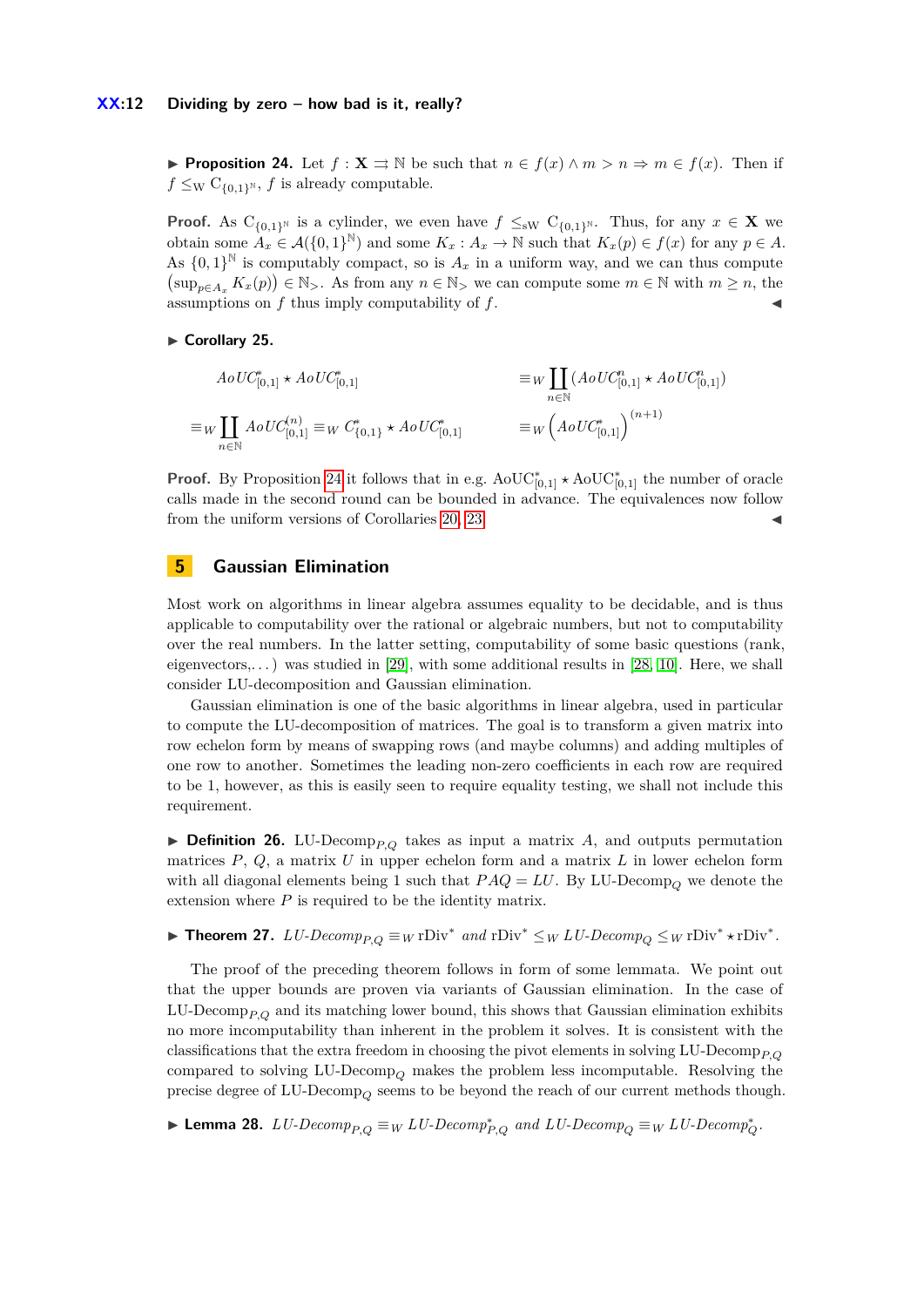**Proof.** An LU-decomposition of 
$$
\begin{pmatrix} A & 0 \\ 0 & B \end{pmatrix}
$$
 gives rise to LU-decompositions of both A and B.

# ► **Lemma 29.**  $LU\text{-}Decomp_{P,Q} \leq_W \text{rDiv}^*$ .

**Proof.** Initially, we rearrange all the matrix elements such that at each step the pivot element chosen has the largest absolute value amongst the remaining elements, and obtain their signs. This can be achieved by  $C_{\{0,\ldots,k\}}$  for suitable *k*. Then we can compute all the relevant divisions simultaneously, using some rDiv<sup>l</sup>. Corollary [22](#page-10-4) then shows that this reduces to rDiv<sup>∗</sup> . January 1986, and the contract of the contract of the contract of the contract of the contract of the contract of

# ► Lemma 30.  $LU\text{-}Decomp_Q \leq_W \text{rDiv}^* \star \text{rDiv}^*.$

**Proof.** Given some real matrix  $(a_{ij})_{i \leq n, j \leq m}$  we can use  $C_{\{0,\ldots,n-1\}}$  to pick some  $i_0$  such that  $|a_{i_0,1}| = \max_{i \le n} |a_{i,1}|$ , and permute the rows to move the *i*<sub>0</sub>-th row to the top. We can use  $C_{\{0,1\}}^n$  to figure out for each *i* whether  $|a_{i,1}|$  is non-negative or non-positive. For each  $i \neq i_0$ we compute  $rDiv(|a_{i,1}|, |a_{i_0,1}|)$ , pick the sign depending on the putative signs on  $a_{i,1}$  and  $a_{i0,1}$  and then subtract the corresponding multiple of the *i*<sub>0</sub>-th row from the *i*-th row. By choice of  $i_0$ , either all  $a_{i,1}$  are 0 anyway, or  $a_{i_0,1} \neq 0$  – in both cases, this ensures that in all rows but the  $i_0$ -th the first entry is zero after the operation.

The procedure so far made use of  $rDiv^{n-1} \star (C_{\{0,\ldots,n-1\}} \times C_{\{0,1\}}^n)$ .

After the first round, the now first row is fixed. Amongst the remaining ones, we pick one with the largest absolute value in the second column (using  $C_{\{0,\ldots,n-2\}}$ ), determine the signs of entries in the second column (using  $C_{\{0,1\}}^{n-2}$ ) and again use rDiv to compute the coefficients for subtracting the second row from the lower ones.

This is repeated until each row has been dealt with. Overall, we use  $n-1$  rounds, so the procedure is reducible to  $\left[\text{rDiv}^{n-1} \star \left( \text{C}_{\{0,\ldots,n-1\}} \times C_{\{0,1\}}^n \right)\right]^{(n)}$ . By repeated application of Corollaries [22](#page-10-4)[,23](#page-10-3) this reduces to  $\mathrm{AoUC}_{[0,1]}^k$   $\star$   $\mathrm{AoUC}_{[0,1]}^k$  for sufficiently big *k* (depending effectively on  $n$ ).

# ▶ **Lemma 31.** rDiv  $\leq_W LU\text{-}Decomp_{PO}$ *.*

**Proof.** We consider the computable function  $B : [0,1] \to \mathbb{R}^{2 \times 2}$  of matrices defined via:

$$
B(\varepsilon) = \exp(-\varepsilon^{-2}) \begin{pmatrix} \cos(\varepsilon^{-1}) & \sin(\varepsilon^{-1}) \\ -\sin(\varepsilon^{-1}) & \cos(\varepsilon^{-1}) \end{pmatrix} \text{ for } \varepsilon > 0 \quad B(0) = \begin{pmatrix} 0 & 0 \\ 0 & 0 \end{pmatrix}
$$

This is based on a counterexample due to RELLICH (cmp.  $[14, II.5.3]$  $[14, II.5.3]$ ,  $[29, Example 18]$  $[29, Example 18]$ ). If  $\varepsilon \neq 0$ , then the lower-left corner of *L* in an LU-decomposition of  $B(\varepsilon)$  will be one of tan  $\varepsilon^{-1}$ ,  $\cot \varepsilon^{-1}$  or  $-\cot \varepsilon^{-1}$ . The relevant case can be obtained from *P* and *Q*. As arctan and arccot are total, we can apply the relevant inverse even if  $\varepsilon = 0$ , and thus the lower-left corner of L is an arbitrary real number. Let  $x'_{\varepsilon}$  be the result, and  $x_{\varepsilon} = \max\{0, \min\{1, x'_{\varepsilon}\}\}.$ 

We want to show that  $A_0UC_{[0,1]} \leq_W$  GaussElim (which is equivalent to the claim by Proposition [8\)](#page-5-2). Given  $A \in \text{dom}(\text{AoUC}_{[0,1]})$ , we show how to compute some  $\varepsilon \in [0,1]$  such that  $x_{\varepsilon} \in A$ . As long as  $A = [0, 1]$  is consistent with our knowledge of the input, we specify that  $\varepsilon \in [0, 2^{-t}]$  for smaller and smaller  $t \in \mathbb{N}$ . If we learn at time *t* that  $A \neq [0, 1]$ , we compute *y* such that  $A = \{y\}$  and choose  $k \in \mathbb{N}$  such that  $(2k\pi)^{-k} \leq 2^{-t}$ . We can then specify  $\varepsilon = (2k\pi + y)^{-1}$ . But now  $x_{\varepsilon} = y$ . If  $A = [0, 1]$ , then  $x_{\varepsilon} \in A$  anyway by definition.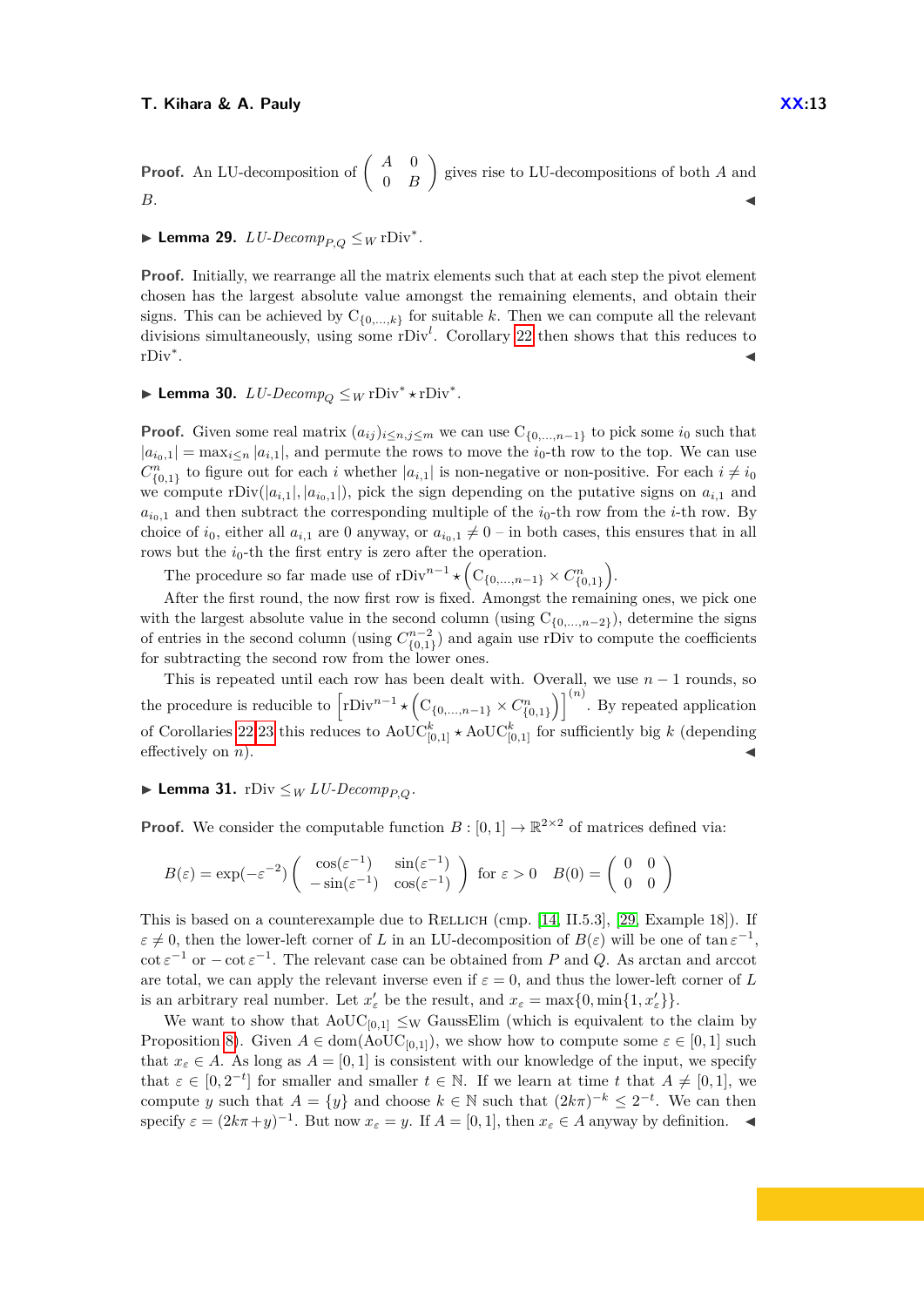# **References**

- <span id="page-13-2"></span>**1** Jeremy Avigad & Vasco Brattka (2014): *Computability and analysis: the legacy of Alan Turing*. In Rod Downey, editor: Turing's Legacy, Lecture Notes in Logic 42, Cambridge University Press, pp. 1–47. Available at http://arxiv.org/abs/1206.3431.
- <span id="page-13-1"></span>**2** Émile Borel (1912): *Le calcul des intégrales définies*. Journal de Mathématiques pures et appliquées 6(8), pp. 159–210.
- <span id="page-13-12"></span>**3** Vasco Brattka, Matthew de Brecht & Arno Pauly (2012): *Closed Choice and a Uniform Low Basis Theorem*. Annals of Pure and Applied Logic 163(8), pp. 968–1008, [10.1016/j.apal.2011.12.020.](http://dx.doi.org/10.1016/j.apal.2011.12.020)
- <span id="page-13-4"></span>**4** Vasco Brattka & Guido Gherardi (2011): *Effective Choice and Boundedness Principles in Computable Analysis*. Bulletin of Symbolic Logic 1, pp. 73 – 117, [10.2178/bsl/1294186663.](http://dx.doi.org/10.2178/bsl/1294186663) ArXiv:0905.4685.
- <span id="page-13-3"></span>**5** Vasco Brattka & Guido Gherardi (2011): *Weihrauch Degrees, Omniscience Principles and Weak Computability*. Journal of Symbolic Logic 76, pp. 143 – 176. ArXiv:0905.4679.
- <span id="page-13-6"></span>**6** Vasco Brattka, Guido Gherardi & Rupert Hölzl (2015): *Probabilistic computability and choice*. Information and Computation 242, pp. 249 – 286, [http://dx.doi.org/10.1016/j.ic.2015.03.005.](http://dx.doi.org/http://dx.doi.org/10.1016/j.ic.2015.03.005) Available at [http://www.sciencedirect.com/](http://www.sciencedirect.com/science/article/pii/S0890540115000206) [science/article/pii/S0890540115000206](http://www.sciencedirect.com/science/article/pii/S0890540115000206). ArXiv 1312.7305.
- <span id="page-13-10"></span>**7** Vasco Brattka, Guido Gherardi & Alberto Marcone (2012): *The Bolzano-Weierstrass Theorem is the Jump of Weak König's Lemma*. Annals of Pure and Applied Logic 163(6), pp. 623–625, [10.1016/j.apal.2011.10.006.](http://dx.doi.org/10.1016/j.apal.2011.10.006) Also arXiv:1101.0792.
- <span id="page-13-16"></span>**8** Vasco Brattka, Akitoshi Kawamura, Alberto Marcone & Arno Pauly (2016): *Measuring the Complexity of Computational Content (Dagstuhl Seminar 15392)*. Dagstuhl Reports 5(9), pp. 77–104, [http://dx.doi.org/10.4230/DagRep.5.9.77.](http://dx.doi.org/http://dx.doi.org/10.4230/DagRep.5.9.77) Available at [http://drops.](http://drops.dagstuhl.de/opus/volltexte/2016/5686) [dagstuhl.de/opus/volltexte/2016/5686](http://drops.dagstuhl.de/opus/volltexte/2016/5686).
- <span id="page-13-9"></span>**9** Vasco Brattka, Stéphane Le Roux & Arno Pauly (2012): *On the Computational Content of the Brouwer Fixed Point Theorem*. In S.Barry Cooper, Anuj Dawar & Benedikt Löwe, editors: How the World Computes, Lecture Notes in Computer Science 7318, Springer Berlin Heidelberg, pp. 56–67, [10.1007/978-3-642-30870-3\\_7.](http://dx.doi.org/10.1007/978-3-642-30870-3_7)
- <span id="page-13-13"></span>**10** Vasco Brattka & Arno Pauly (2010): *Computation with Advice*. Electronic Proceedings in Theoretical Computer Science 24. Available at <http://arxiv.org/html/1006.0551>. CCA 2010.
- <span id="page-13-11"></span>**11** Vasco Brattka & Arno Pauly (2016): *On the algebraic structure of Weihrauch degrees*. arXiv 1604.08348. Available at <http://arxiv.org/abs/1604.08348>.
- <span id="page-13-5"></span>**12** Guido Gherardi & Alberto Marcone (2009): *How incomputable is the separable Hahn-Banach theorem?* Notre Dame Journal of Formal Logic 50(4), pp. 393–425, [10.1215/00294527-2009-018.](http://dx.doi.org/10.1215/00294527-2009-018)
- <span id="page-13-8"></span>**13** Kojiro Higuchi & Arno Pauly (2013): *The degree-structure of Weihrauch-reducibility*. Logical Methods in Computer Science 9(2), [10.2168/LMCS-9\(2:2\)2013.](http://dx.doi.org/10.2168/LMCS-9(2:2)2013)
- <span id="page-13-17"></span>**14** Tosio Kato (1976): *Pertubation Theory for Linear Operators*. Springer.
- <span id="page-13-14"></span>**15** Stéphane Le Roux & Arno Pauly (2015): *Finite choice, convex choice and finding roots*. Logical Methods in Computer Science,  $10.2168$ /LMCS-11(4:6)2015. Available at [http:](http://arxiv.org/abs/1302.0380) [//arxiv.org/abs/1302.0380](http://arxiv.org/abs/1302.0380).
- <span id="page-13-0"></span>**16** Arno Pauly (2010): *How Incomputable is Finding Nash Equilibria?* Journal of Universal Computer Science 16(18), pp. 2686–2710, [10.3217/jucs-016-18-2686.](http://dx.doi.org/10.3217/jucs-016-18-2686)
- <span id="page-13-7"></span>**17** Arno Pauly (2010): *On the (semi)lattices induced by continuous reducibilities*. Mathematical Logic Quarterly 56(5), pp. 488–502, [10.1002/malq.200910104.](http://dx.doi.org/10.1002/malq.200910104)
- <span id="page-13-15"></span>**18** Arno Pauly (2012): *Computable Metamathematics and its Application to Game Theory*. Ph.D. thesis, University of Cambridge.